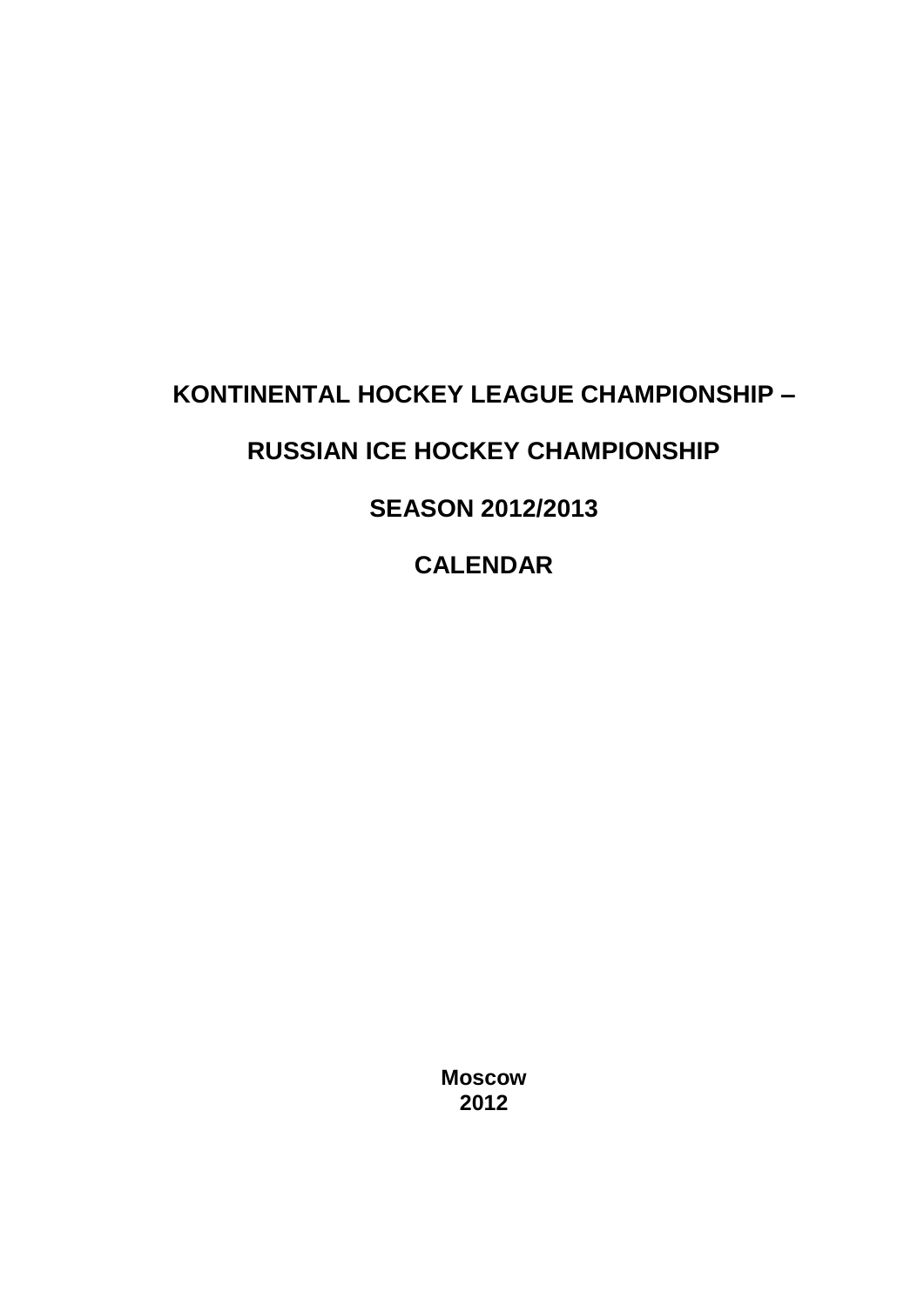# **Participating teams**

| <b>Conference WEST</b>     |                                |  |
|----------------------------|--------------------------------|--|
| <b>BOBROV DIVISION</b>     | <b>TARASOV DIVISION</b>        |  |
| <b>VITYAZ CHEKHOV</b>      | <b>ATLANT MOSCOW REGION</b>    |  |
| <b>Russian Federation</b>  | <b>Russian Federation</b>      |  |
| <b>DYNAMO MOSCOW</b>       | <b>DINAMO MINSK</b>            |  |
| <b>Russian Federation</b>  | <b>Republic of Belarus</b>     |  |
| <b>DINAMO RIGA</b>         | <b>LOKOMOTIV YAROSLAVL</b>     |  |
| Republic of Latvia         | <b>Russian Federation</b>      |  |
| <b>DONBASS, DONETSK</b>    | <b>SEVERSTAL CHEREPOVETS</b>   |  |
| <b>UKRAINE</b>             | <b>Russian Federation</b>      |  |
| <b>LEV PRAHA</b>           | <b>SPARTAK MOSCOW</b>          |  |
| <b>Czech Republic</b>      | <b>Russian Federation</b>      |  |
| <b>SLOVAN BRATISLAVA</b>   | <b>TORPEDO NIZHNY NOVGOROD</b> |  |
| Slovak Republic            | <b>Russian Federation</b>      |  |
| <b>SKA SAINT-PETERBURG</b> | <b>CSKA MOSCOW</b>             |  |
| <b>Russian Federation</b>  | <b>Russian Federation</b>      |  |

| <b>Conference EAST</b>            |                               |  |
|-----------------------------------|-------------------------------|--|
| <b>KHARLAMOV DIVISION</b>         | <b>CHERNYSHEV DIVISION</b>    |  |
| <b>AVTOMOBILIST YEKATERINBURG</b> | <b>AVANGARD OMSK REGION</b>   |  |
| <b>Russian Federation</b>         | <b>Russian Federation</b>     |  |
| AK BARS KAZAN                     | <b>AMUR KHABAROVSK</b>        |  |
| <b>Russian Federation</b>         | <b>Russian Federation</b>     |  |
| <b>METALLURG MAGNITOGORSK</b>     | <b>BARYS ASTANA</b>           |  |
| <b>Russian Federation</b>         | Republic of Kazakhstan        |  |
| NEFTEKHIMIK NIZHNEKAMSK           | <b>METALLURG NOVOKUZNETSK</b> |  |
| <b>Russian Federation</b>         | <b>Russian Federation</b>     |  |
| <b>TRAKTOR CHELYABINSK</b>        | <b>SALAVAT YULAEV UFA</b>     |  |
| <b>Russian Federation</b>         | <b>Russian Federation</b>     |  |
| YUGRA KHANTY-MANSIYSK             | <b>SIBIR NOVOSIBIRSK</b>      |  |
| <b>Russian Federation</b>         | <b>Russian Federation</b>     |  |

 $\overline{\phantom{a}}$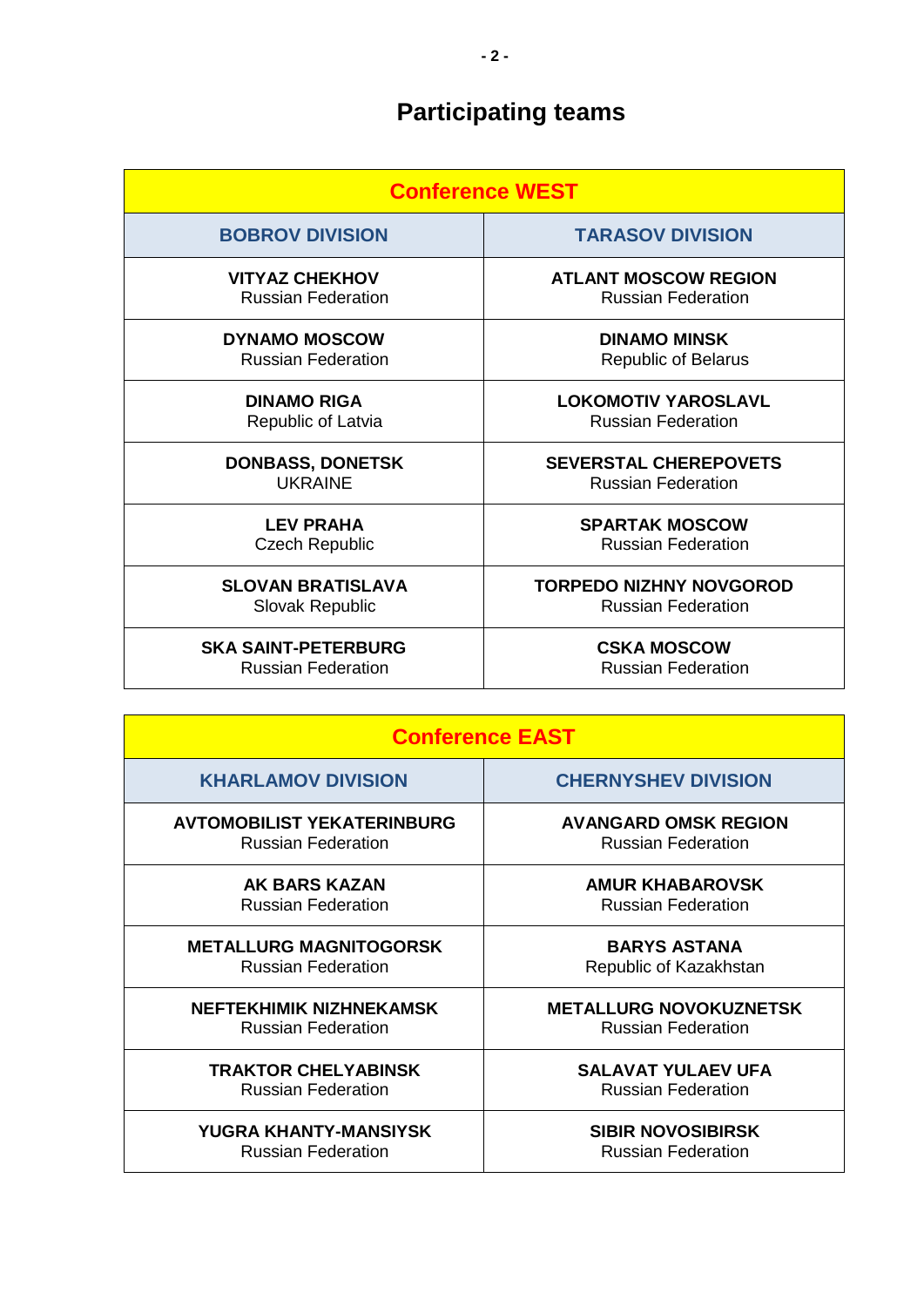## **STAGE 1 (REGULAR SEASON)**

|     | September 4, 2012         | <b>Tuesday</b>  |
|-----|---------------------------|-----------------|
| 1.  | Dynamo Msk                | Avangard        |
|     | September 5, 2012         | Wednesday       |
| 2.  | Amur                      | Atlant          |
| 3.  | <b>CSKA</b>               | Spartak         |
|     | September 6, 2012         | <b>Thursday</b> |
| 4.  | Amur                      | Atlant          |
| 5.  | <b>Metallurg Nk</b>       | Torpedo         |
| 6.  | Sibir                     | Lokomotiv       |
| 7.  | <b>Traktor</b>            | Metallurg Mg    |
| 8.  | Salavat Yulaev            | Vityaz          |
| 9.  | Neftekhimik               | Dinamo Mn       |
| 10. | Ak Bars                   | Severstal       |
| 11. | <b>SKA</b>                | Avangard        |
| 12. | Dynamo Msk                | <b>Barys</b>    |
| 13. | Slovan                    | Donbass         |
| 14. | Lev                       | Dinamo R        |
|     | September 8, 2012         | <b>Saturday</b> |
| 15. | Amur                      | Lokomotiv       |
| 16. | <b>Metallurg Nk</b>       | Atlant          |
| 17. | Sibir                     | Torpedo         |
| 18. | Avtomobilist              | Metallurg Mg    |
| 19. | Salavat Yulaev            | Severstal       |
| 20. | Neftekhimik               | Vityaz          |
| 21. | Ak Bars                   | Dinamo Mn       |
| 22. | <b>SKA</b>                | Barys           |
| 23. | Dynamo Msk                | Yugra           |
| 24. | <b>CSKA</b>               | Donbass         |
| 25. | Slovan                    | Dinamo R        |
| 26. | Lev                       | Spartak         |
|     | <b>September 10, 2012</b> | <b>Monday</b>   |
| 27. | Amur                      | Torpedo         |
| 28. | Metallurg Nk              | Lokomotiv       |
| 29. | Sibir                     | Atlant          |
| 30. | Avangard                  | <b>Barys</b>    |
| 31. | Avtomobilist              | <b>Traktor</b>  |
| 32. | Salavat Yulaev            | Dinamo Mn       |
| 33. | Neftekhimik               | Severstal       |
| 34. | Ak Bars                   | Vityaz          |
| 35. | <b>SKA</b>                | Yugra           |
| 36. | <b>CSKA</b>               | Dinamo R        |
| 37. | Slovan                    | Spartak         |
| 38. | Lev                       | Donbass         |

### **- 3 -**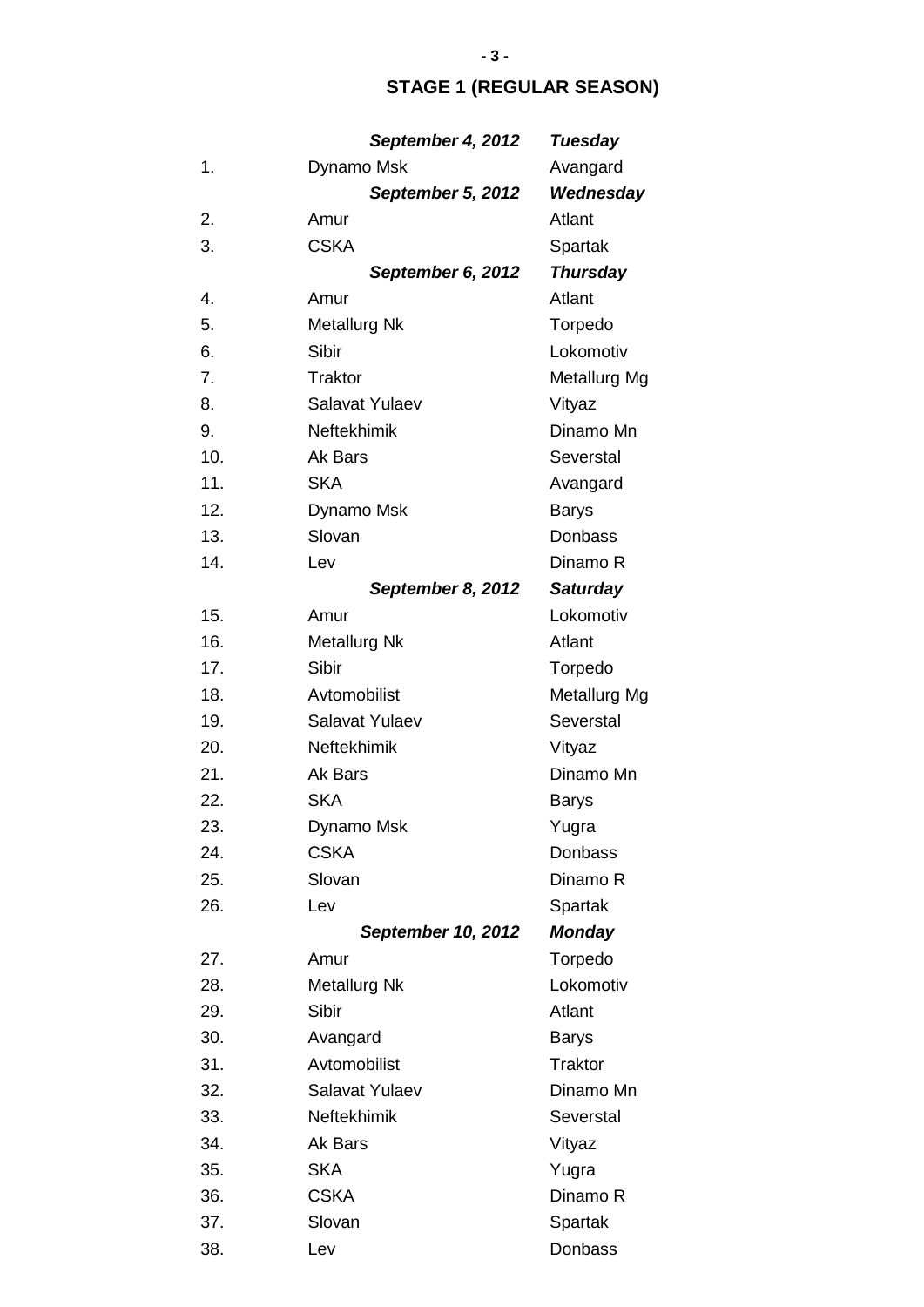## *September 12, 2012 Wednesday*

39. Metallurg Mg Dynamo Msk

## *September 13, 2012 Thursday* 40. Avangard Salavat Yulaev 41. Barys Barys Ak Bars 42. Yugra Yugra Neftekhimik 43. Traktor SKA 44. Severstal CSKA 45. Vityaz Lev 46. Atlant Amur 47. Spartak Metallurg Nk 48. Dinamo Mn Slovan 49. Dinamo R Sibir *September 14, 2012 Friday* 50. Avtomobilist Dynamo Msk 51. Torpedo Lokomotiv

### *September 15, 2012 Saturday*

| 52. | Avangard     | Neftekhimik         |
|-----|--------------|---------------------|
| 53. | <b>Barys</b> | Salavat Yulaev      |
| 54. | Yugra        | Ak Bars             |
| 55. | Metallurg Mg | <b>SKA</b>          |
| 56. | Severstal    | Lev                 |
| 57. | Vityaz       | Slovan              |
| 58. | Spartak      | Amur                |
| 59. | Donbass      | Sibir               |
| 60. | Dinamo Mn    | <b>CSKA</b>         |
| 61. | Dinamo R     | <b>Metallurg Nk</b> |
|     |              |                     |

#### *September 16, 2012 Sunday*

| 62. | Traktor   | Dynamo Msk |
|-----|-----------|------------|
| 63. | Lokomotiv | Atlant     |

### *September 17, 2012 Monday*

| 64. | Avangard     | Ak Bars            |
|-----|--------------|--------------------|
| 65. | <b>Barys</b> | <b>Neftekhimik</b> |
| 66. | Yugra        | Salavat Yulaev     |
| 67. | Vityaz       | <b>CSKA</b>        |
| 68. | Spartak      | Sibir              |
| 69. | Donbass      | Metallurg Nk       |
| 70. | Dinamo Mn    | Lev                |
| 71. | Dinamo R     | Amur               |
| 72. | Slovan       | <b>SKA</b>         |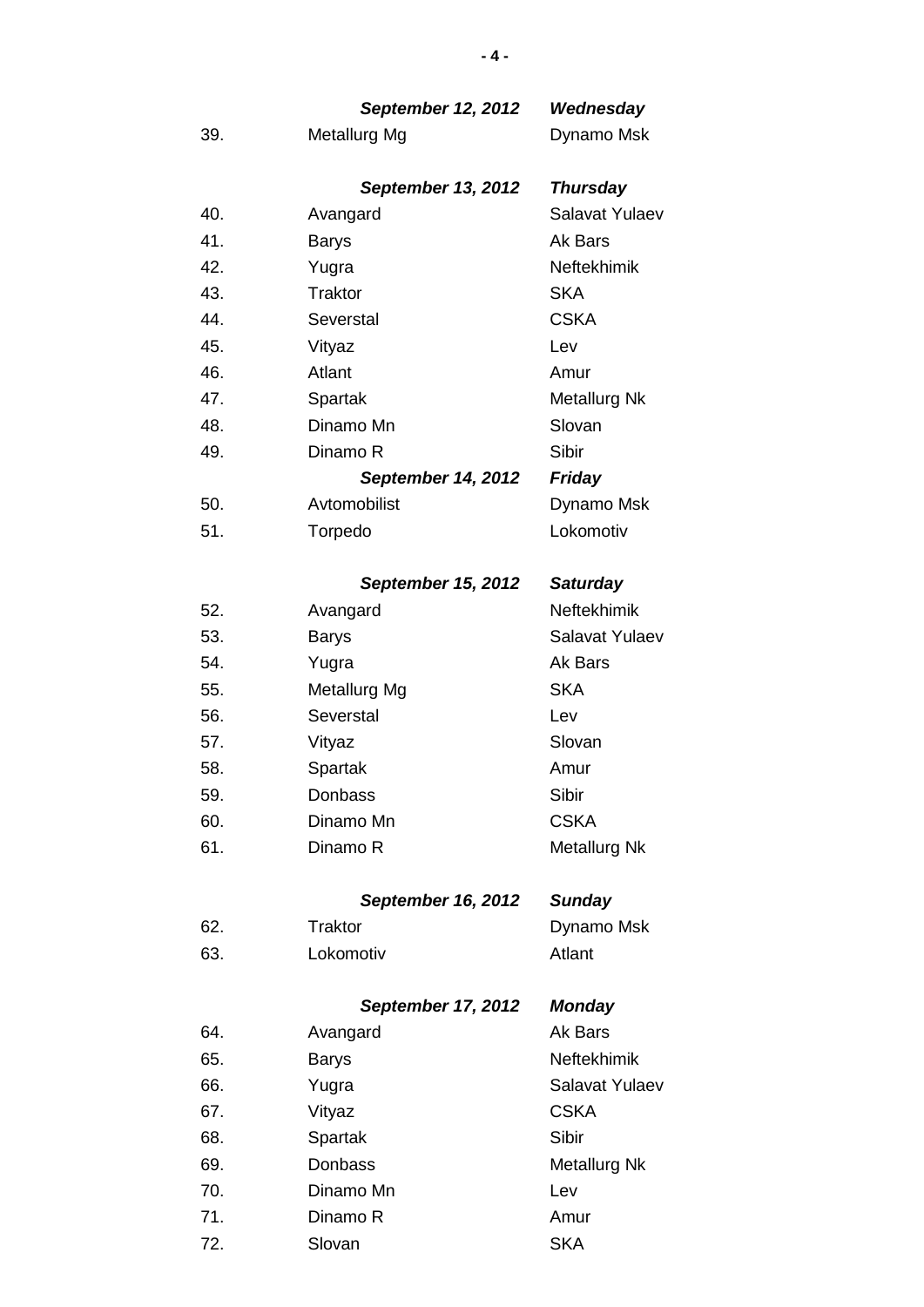*September 19, 2012 Wednesday* 73. Torpedo Neftekhimik 74. Donbass **Amur** *September 20, 2012 Thursday* 75. Metallurg Nk Severstal 76. Sibir Sibir Vityaz 77. Avtomobilist Yugra 78. Salavat Yulaev Metallurg Mg 79. Ak Bars Traktor 80. Dynamo Msk Dinamo Mn 81. CSKA Barvs 82. Lev Lev Avangard *September 21, 2012 Friday* 83. Lokomotiv Spartak 84. Atlant Dinamo R *September 22, 2012 Saturday* 85. Amur Severstal 86. Metallurg Nk **Vityaz** 87. Sibir **Sibir** Dinamo Mn 88. Salavat Yulaev Avtomobilist 89. Neftekhimik Traktor 90. Ak Bars Metallurg Mg 91. CSKA Yugra 92. Slovan Avangard 93. Lev Barys *September 23, 2012 Sunday* 94. Torpedo Spartak 95. Lokomotiv Dinamo R 96. Atlant Donbass 97. Dynamo Msk SKA *September 24, 2012 Monday* 98. Amur Vityaz 99. Metallurg Nk Dinamo Mn 100. Sibir Severstal 101. Salavat Yulaev Traktor 102. Neftekhimik Metallurg Mg 103. Ak Bars Avtomobilist 104. CSKA Avangard 105. Slovan Barys 106. Lev Nugra *September 25, 2012 Tuesday*

**- 5 -**

108. Lokomotiv Donbass

107. Torpedo Dinamo R

109. Spartak **Atlant**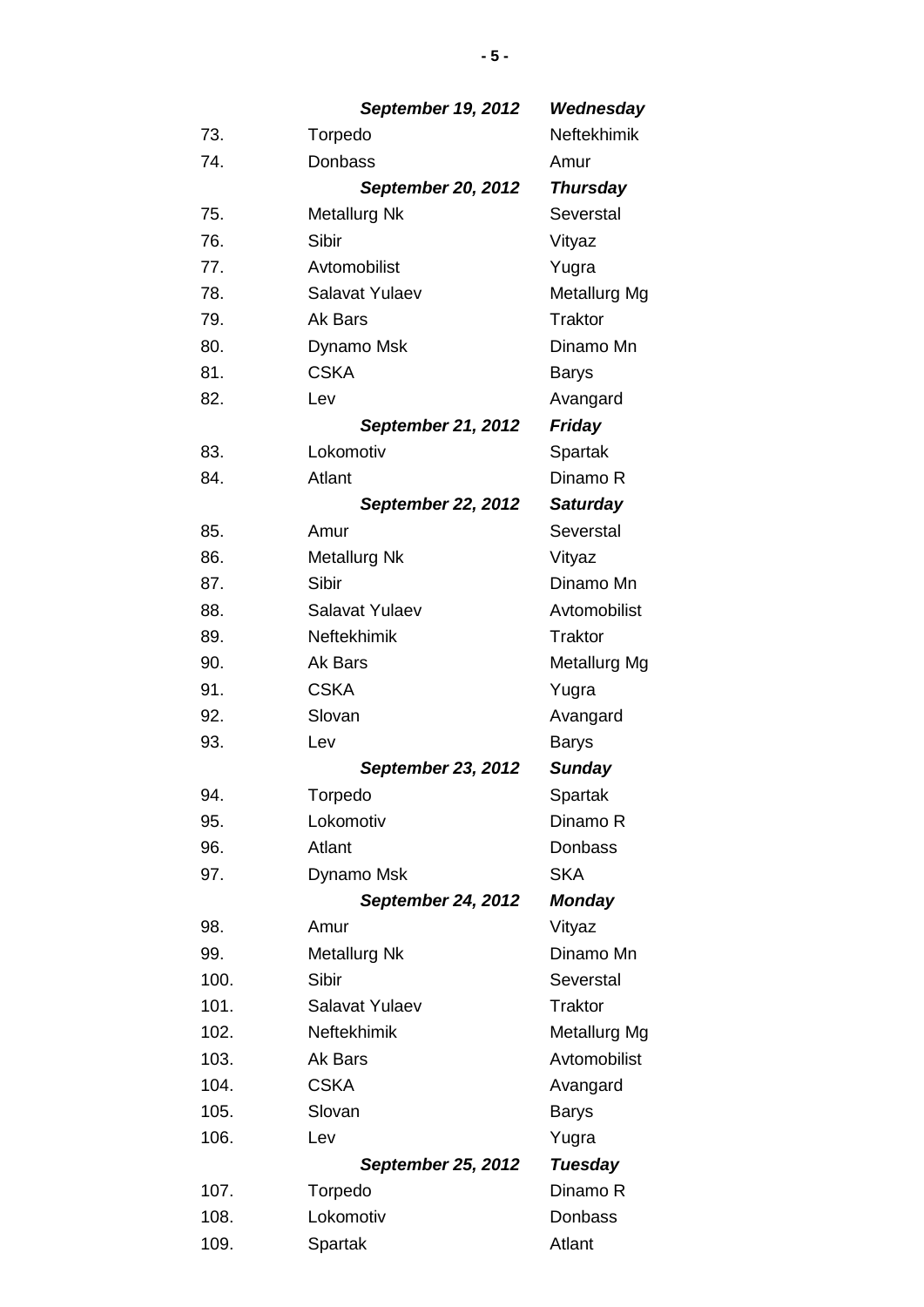|      | <b>September 26, 2012</b> | Wednesday             |
|------|---------------------------|-----------------------|
| 110. | Amur                      | Dinamo Mn             |
| 111. | Neftekhimik               | Avtomobilist          |
| 112. | Ak Bars                   | Dynamo Msk            |
| 113. | Slovan                    | Yugra                 |
|      | <b>September 27, 2012</b> | <b>Thursday</b>       |
| 114. | Avangard                  | Metallurg Nk          |
| 115. | <b>Barys</b>              | Sibir                 |
| 116. | <b>Traktor</b>            | <b>CSKA</b>           |
| 117. | Metallurg Mg              | Lev                   |
| 118. | Torpedo                   | Donbass               |
| 119. | <b>SKA</b>                | <b>Salavat Yulaev</b> |
|      | <b>September 28, 2012</b> | <b>Friday</b>         |
| 120. | Severstal                 | Lokomotiv             |
| 121. | Vityaz                    | Atlant                |
| 122. | Dinamo R                  | Spartak               |
|      | <b>September 29, 2012</b> | <b>Saturday</b>       |
| 123. | Avangard                  | Amur                  |
| 124. | <b>Barys</b>              | Metallurg Nk          |
| 125. | Yugra                     | Sibir                 |
| 126. | Avtomobilist              | <b>CSKA</b>           |
| 127. | Traktor                   | Lev                   |
| 128. | Metallurg Mg              | Slovan                |
| 129. | Dynamo Msk                | <b>Salavat Yulaev</b> |
|      | <b>September 30, 2012</b> | <b>Sunday</b>         |
| 130. | Severstal                 | Torpedo               |
| 131. | Vityaz                    | Lokomotiv             |
| 132. | Donbass                   | Spartak               |
| 133. | Dinamo Mn                 | Atlant                |
|      | October 1, 2012           | <b>Monday</b>         |
| 134. | Avangard                  | Sibir                 |
| 135. | <b>Barys</b>              | Amur                  |
| 136. | Yugra                     | Metallurg Nk          |
| 137. | Avtomobilist              | Lev                   |
| 138. | Traktor                   | Slovan                |
| 139. | Metallurg Mg              | <b>CSKA</b>           |
| 140. | <b>SKA</b>                | Ak Bars               |
| 141. | Dynamo Msk                | <b>Neftekhimik</b>    |
| 142. | Dinamo R                  | Salavat Yulaev        |

## **- 6 -**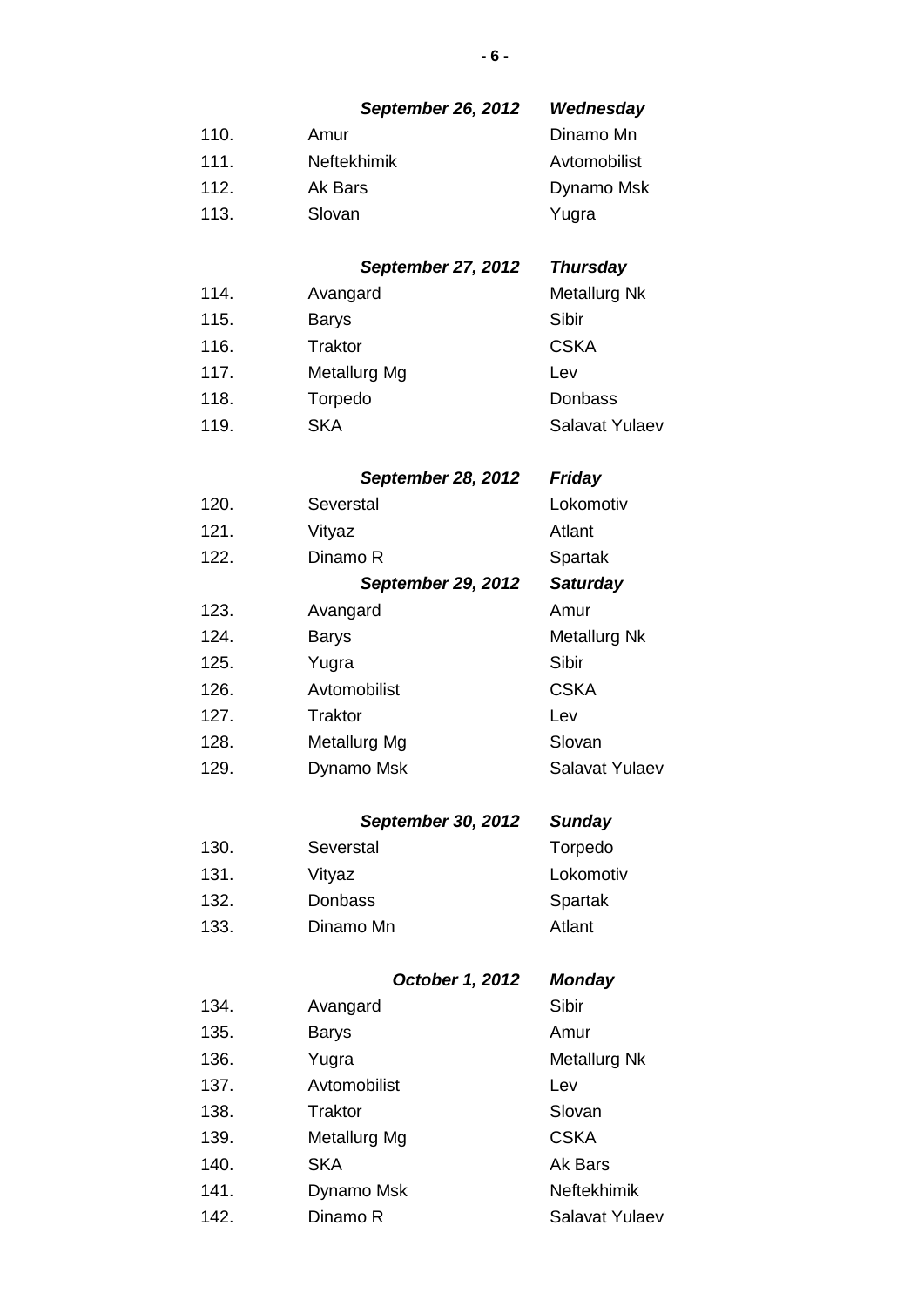## *October 2, 2012 Tuesday*

| 143. | Severstal | Atlant    |
|------|-----------|-----------|
| 144. | Vityaz    | Torpedo   |
| 145. | Dinamo Mn | Lokomotiv |

#### *October 3, 2012 Wednesday*

| Yugra        | Amur        |
|--------------|-------------|
| Avtomobilist | Slovan      |
| SKA          | Neftekhimik |
| Dynamo Msk   | Ak Bars     |
| Donbass      | Dinamo R    |
|              |             |

## *October 4, 2012 Thursday*

| 151. | Metallurg Nk    | Traktor      |
|------|-----------------|--------------|
| 152. | Sibir           | Metallurg Mg |
| 153. | Spartak         | <b>CSKA</b>  |
| 154. | Dinamo Mn       | Torpedo      |
|      | October 5, 2012 | Friday       |
| 155. | Salavat Yulaev  | Neftekhimik  |
| 156. | Spartak         | Severstal    |
| 157. | Dinamo R        | Vityaz       |

## *October 6, 2012 Saturday*

| 158. | Amur                   | <b>Traktor</b> |
|------|------------------------|----------------|
| 159. | <b>Metallurg Nk</b>    | Metallurg Mg   |
| 160. | Sibir                  | Avtomobilist   |
| 161. | Lokomotiv              | Avangard       |
| 162. | Atlant                 | <b>Barys</b>   |
| 163. | Lev                    | <b>SKA</b>     |
|      |                        |                |
|      | <b>October 7, 2012</b> | <b>Sunday</b>  |
| 164. | Ak Bars                | Salavat Yulaev |
| 165. | Spartak                | Dinamo Mn      |
| 166. | Donbass                | Vityaz         |
| 167. | Dinamo R               | Severstal      |

# *October 8, 2012 Monday*

| 169. | Amur                | Metallurg Mg   |
|------|---------------------|----------------|
| 170. | <b>Metallurg Nk</b> | Avtomobilist   |
| 171. | Sibir               | <b>Traktor</b> |
| 172. | Torpedo             | Avangard       |
| 173. | Lokomotiv           | <b>Barys</b>   |
| 174. | Atlant              | Yugra          |
| 175. | <b>CSKA</b>         | <b>SKA</b>     |
|      |                     |                |

### **- 7 -**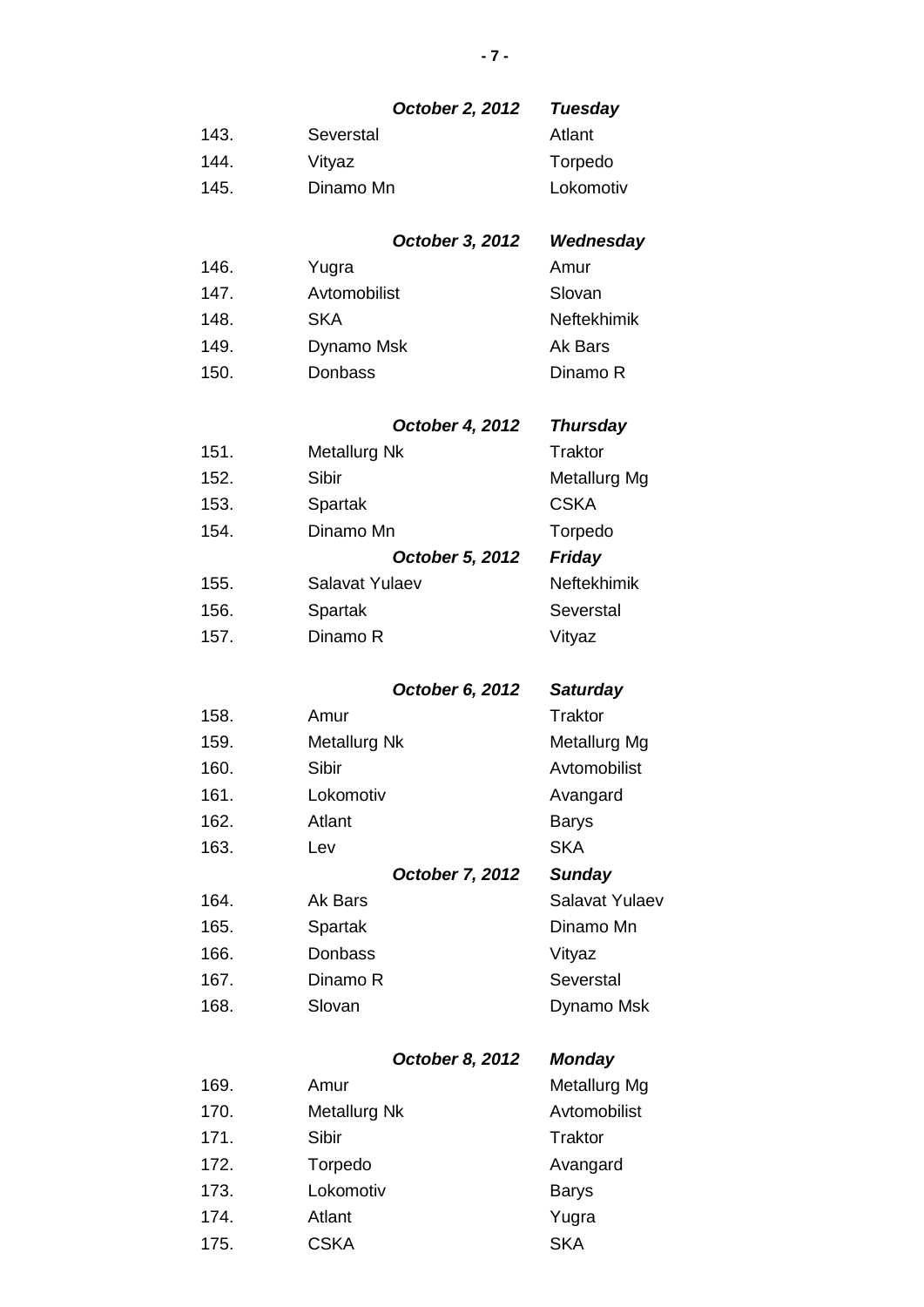|      | October 9, 2012  | <b>Tuesday</b>  |
|------|------------------|-----------------|
| 176. | Donbass          | Severstal       |
| 177. | Dinamo R         | Dinamo Mn       |
| 178. | Lev              | Dynamo Msk      |
|      | October 10, 2012 | Wednesday       |
| 179. | Amur             | Avtomobilist    |
| 180. | Salavat Yulaev   | Ak Bars         |
| 181. | Torpedo          | Barys           |
| 182. | Lokomotiv        | Yugra           |
| 183. | Atlant           | Avangard        |
| 184. | Spartak          | Vityaz          |
|      | October 11, 2012 | <b>Thursday</b> |
| 185. | Sibir            | Metallurg Nk    |
|      |                  |                 |

| 186. | Neftekhimik      | Slovan          |
|------|------------------|-----------------|
| 187. | Donbass          | Dinamo Mn       |
|      | October 12, 2012 | <b>Friday</b>   |
| 188. | Torpedo          | Yugra           |
|      | October 13, 2012 | <b>Saturday</b> |
| 189. | Avangard         | Dinamo R        |
| 190. | <b>Barys</b>     | Spartak         |
| 191. | Avtomobilist     | <b>SKA</b>      |
| 192. | Traktor          | Atlant          |
| 193. | Metallurg Mg     | Lokomotiv       |
| 194. | Salavat Yulaev   | Slovan          |
| 195. | Neftekhimik      | <b>CSKA</b>     |
| 196. | Ak Bars          | Lev             |
| 197. | Vityaz           | Donbass         |
| 198. | Dynamo Msk       | Metallurg Nk    |
|      | October 14, 2012 | <b>Sunday</b>   |
| 199. | Dynamo Msk       | Amur            |

## *October 15, 2012 Monday*

| 200. | Avangard           | Donbass             |
|------|--------------------|---------------------|
| 201. | <b>Barys</b>       | Dinamo R            |
| 202. | Yugra              | Spartak             |
| 203. | Avtomobilist       | Atlant              |
| 204. | Traktor            | Lokomotiv           |
| 205. | Metallurg Mg       | Torpedo             |
| 206. | Salavat Yulaev     | <b>CSKA</b>         |
| 207. | <b>Neftekhimik</b> | Lev                 |
| 208. | Ak Bars            | Slovan              |
| 209. | Severstal          | Vityaz              |
| 210. | <b>SKA</b>         | <b>Metallurg Nk</b> |

**- 8 -**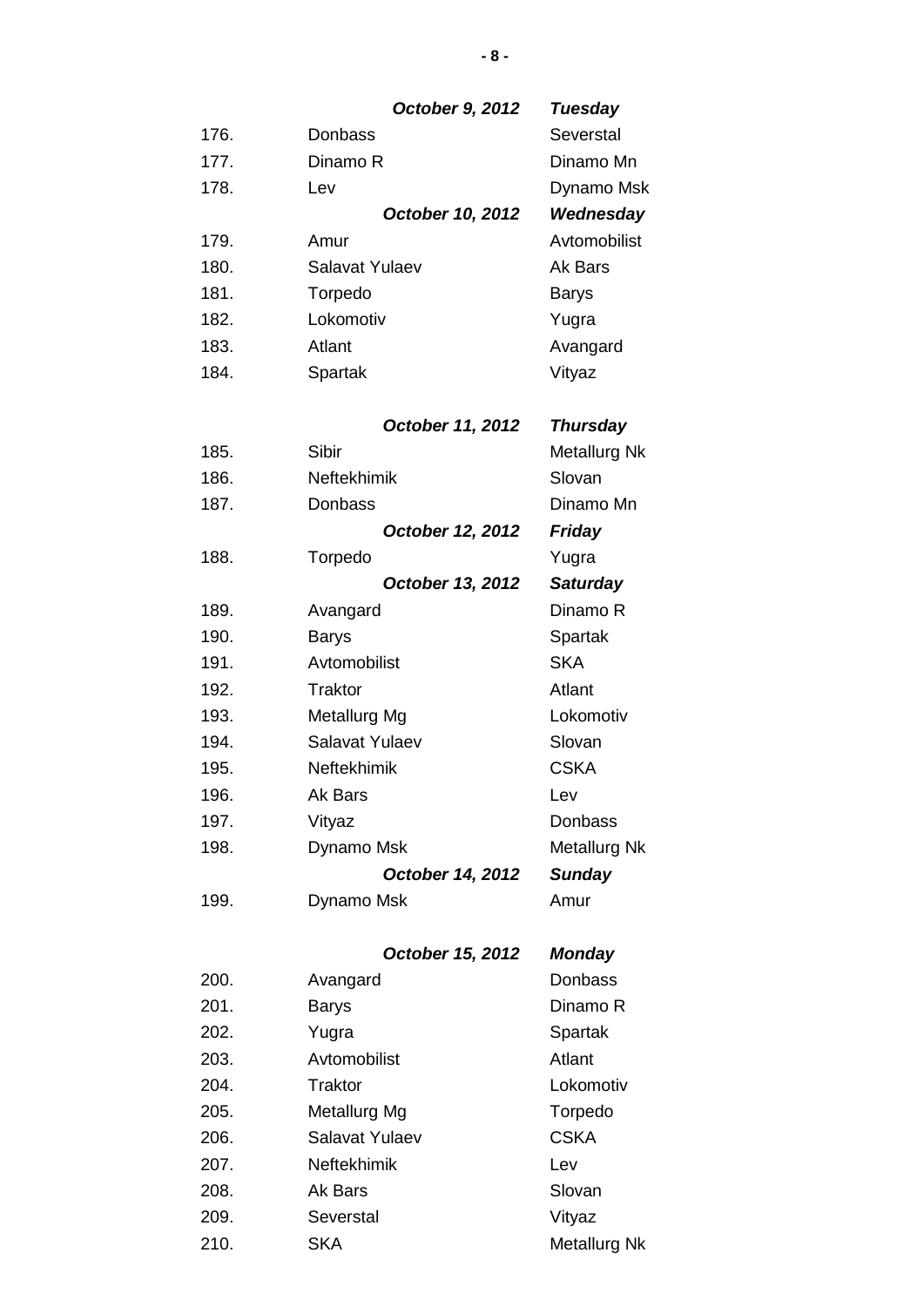## *October 16, 2012 Tuesday*

| 211. | <b>SKA</b> | Amur  |
|------|------------|-------|
| 212. | Dynamo Msk | Sibir |

## *October 17, 2012 Wednesday*

| 213. | Avangard       | Spartak     |
|------|----------------|-------------|
| 214. | <b>Barys</b>   | Donbass     |
| 215. | Yugra          | Dinamo R    |
| 216. | Avtomobilist   | Lokomotiv   |
| 217. | Traktor        | Torpedo     |
| 218. | Metallurg Mg   | Atlant      |
| 219. | Salavat Yulaev | Lev         |
| 220. | Ak Bars        | <b>CSKA</b> |
| 221. | Severstal      | Slovan      |
| 222. | Dinamo Mn      | Vityaz      |

## *October 18, 2012 Thursday*

223. SKA Sibir

## *October 19, 2012 Friday*

| 224.  | Metallurg Nk | Neftekhimik |
|-------|--------------|-------------|
| 225.  | Yugra        | Donbass     |
| 226.  | Avtomobilist | Torpedo     |
| -227. | <b>CSKA</b>  | Lev         |

#### *October 20, 2012 Saturday*

| 228. | Severstal | Avangard   |
|------|-----------|------------|
| 229. | Atlant    | Dynamo Msk |

#### *October 21, 2012 Sunday*

| 230. | Amur         | <b>Neftekhimik</b> |
|------|--------------|--------------------|
| 231. | Metallurg Nk | Salavat Yulaev     |
| 232. | Sibir        | Ak Bars            |
| 233. | Spartak      | Traktor            |

## *October 22, 2012 Monday*

| 234. | Severstal | Yugra        |
|------|-----------|--------------|
| 235. | Vityaz    | <b>Barys</b> |
| 236. | Lokomotiv | Dynamo Msk   |
| 237. | Atlant    | <b>SKA</b>   |
| 238. | Donbass   | Avtomobilist |
| 239. | Dinamo Mn | Avangard     |
| 240. | Dinamo R  | Metallurg Mg |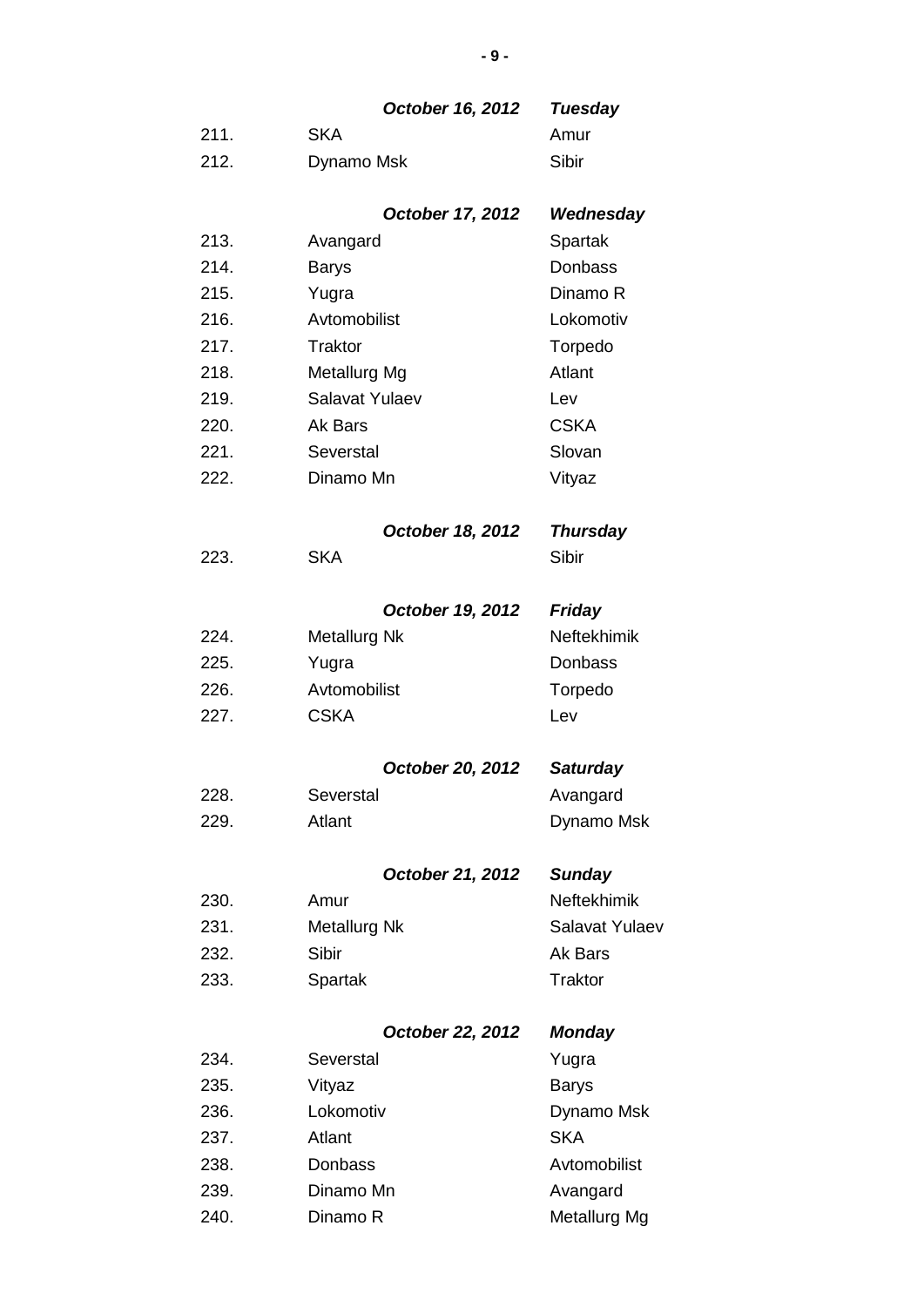*October 23, 2012 Tuesday*

| 241. | Amur             | Salavat Yulaev |
|------|------------------|----------------|
| 242. | Metallurg Nk     | Ak Bars        |
| 243. | Sibir            | Neftekhimik    |
| 244. | Dinamo R         | Traktor        |
| 245. | Slovan           | <b>CSKA</b>    |
|      | October 24, 2012 | Wednesday      |
| 246. | Torpedo          | Dynamo Msk     |
| 247. | Severstal        | <b>Barys</b>   |
| 248. | Lokomotiv        | <b>SKA</b>     |
| 249. | Vityaz           | Avangard       |
| 250. | Spartak          | Avtomobilist   |
| 251. | Donbass          | Metallurg Mg   |
| 252. | Dinamo Mn        | Yugra          |

## *October 25, 2012 Thursday* 253. Amur Amur Ak Bars

| ∠∪∙  |                  |                     |
|------|------------------|---------------------|
| 254. | <b>Sibir</b>     | Salavat Yulaev      |
| 255. | Donbass          | <b>Traktor</b>      |
| 256. | Lev              | <b>CSKA</b>         |
|      | October 26, 2012 | Friday              |
| 257. | Torpedo          | <b>SKA</b>          |
| 258. | Vityaz           | Yugra               |
| 259. | Spartak          | Metallurg Mg        |
| 260. | Dinamo Mn        | <b>Barys</b>        |
| 261. | Dinamo R         | Avtomobilist        |
|      | October 27, 2012 | <b>Saturday</b>     |
| 262. | Neftekhimik      | Atlant              |
| 263. | Lokomotiv        | Severstal           |
| 264. | Slovan           | <b>Metallurg Nk</b> |
|      | October 28, 2012 | <b>Sunday</b>       |
| 265. | Avangard         | Yugra               |
| 266. | <b>CSKA</b>      | Sibir               |
|      | October 29, 2012 | <b>Monday</b>       |
| 267. | Avtomobilist     | Severstal           |
| 268. | <b>Traktor</b>   | Vityaz              |
| 269. | Metallurg Mg     | Dinamo Mn           |
| 270. | Salavat Yulaev   | Torpedo             |
| 271. | Neftekhimik      | Lokomotiv           |
| 272. | Ak Bars          | Atlant              |
| 273. | <b>SKA</b>       | Spartak             |
| 274. | Dynamo Msk       | Dinamo R            |
| 275. | Slovan           | Amur                |
| 276. | Lev              | <b>Metallurg Nk</b> |

**- 10 -**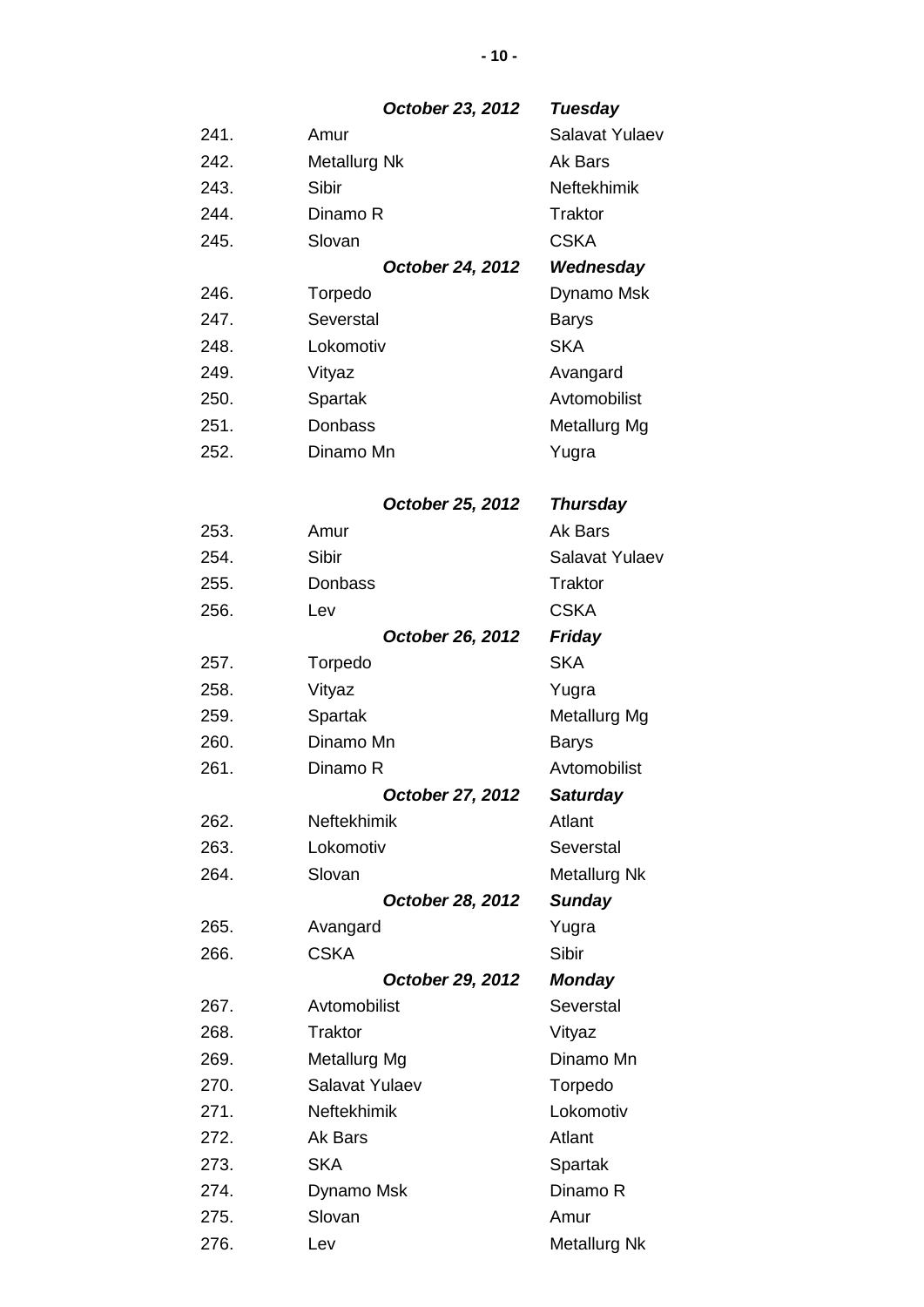|      | October 30, 2012   | Tuesday      |
|------|--------------------|--------------|
| 277. | Slovan             | Sibir        |
|      |                    |              |
|      | October 31, 2012   | Wednesday    |
| 278. | Barys              | Avangard     |
| 279. | Avtomobilist       | Vityaz       |
| 280. | Traktor            | Dinamo Mn    |
| 281. | Metallurg Mg       | Severstal    |
| 282. | Salavat Yulaev     | Atlant       |
| 283. | <b>Neftekhimik</b> | Torpedo      |
| 284. | Ak Bars            | Lokomotiv    |
| 285. | <b>SKA</b>         | Dinamo R     |
| 286. | Dynamo Msk         | Donbass      |
| 287. | CSKA               | Metallurg Nk |
| 288. | Lev                | Amur         |

## *November 1, 2012 Thursday*

| 289. | Lev | Sibir |
|------|-----|-------|
|      |     |       |

| <b>November 2, 2012</b> | Friday |
|-------------------------|--------|
|-------------------------|--------|

| 290. | Yugra          | Avangard  |
|------|----------------|-----------|
| 291. | Avtomobilist   | Dinamo Mn |
| 292. | Traktor        | Severstal |
| 293. | Metallurg Mg   | Vityaz    |
| 294. | Salavat Yulaev | Lokomotiv |
| 295. | Ak Bars        | Torpedo   |
| 296. | <b>SKA</b>     | Donbass   |
| 297. | Dynamo Msk     | Spartak   |
| 298. | <b>CSKA</b>    | Amur      |
|      |                |           |

## *November 3, 2012 Saturday*

| 299. | Lev                     | Slovan    |
|------|-------------------------|-----------|
|      | November 4, 2012 Sunday |           |
| 300. | Dinamo R                | Dinamo Mn |

*November 8-11, 2012 Thursday-Sunday* **EURO HOCKEY TOUR KARJALA CUP (FINLAND)**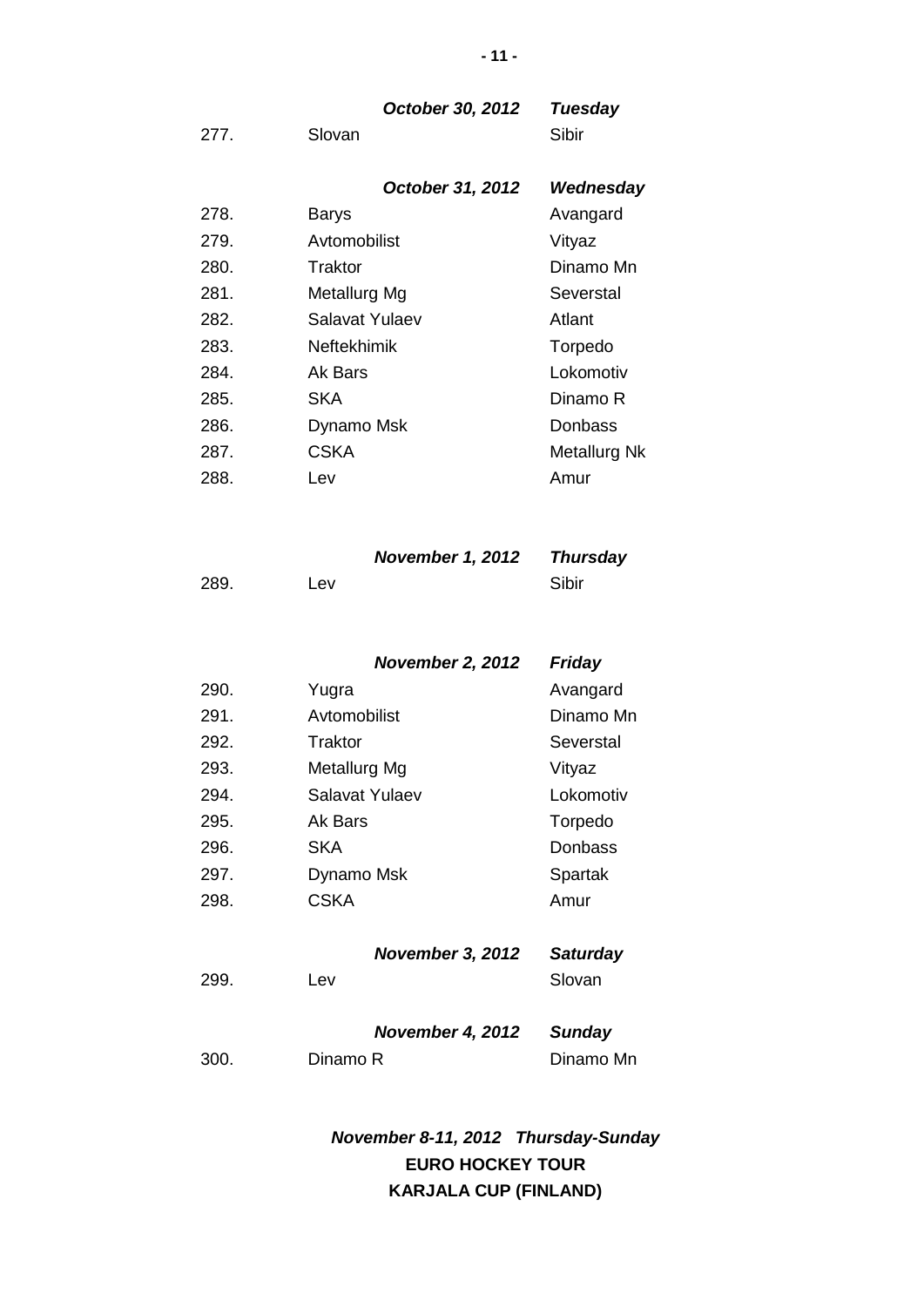|      | <b>November 14, 2012</b> | Wednesday          |
|------|--------------------------|--------------------|
| 301. | Avangard                 | Metallurg Mg       |
| 302. | <b>Barys</b>             | Traktor            |
| 303. | Yugra                    | Avtomobilist       |
| 304. | Torpedo                  | Lev                |
| 305. | Lokomotiv                | Slovan             |
| 306. | Vityaz                   | Dynamo Msk         |
| 307. | Atlant                   | <b>CSKA</b>        |
| 308. | Spartak                  | Salavat Yulaev     |
| 309. | Donbass                  | Neftekhimik        |
| 310. | Dinamo Mn                | <b>SKA</b>         |
| 311. | Dinamo R                 | Ak Bars            |
|      | <b>November 15, 2012</b> | <b>Thursday</b>    |
| 312. | <b>Metallurg Nk</b>      | Amur               |
|      | <b>November 16, 2012</b> | <b>Friday</b>      |
| 313. | Avangard                 | <b>Traktor</b>     |
| 314. | Barys                    | Avtomobilist       |
| 315. | Yugra                    | Metallurg Mg       |
| 316. | Torpedo                  | <b>CSKA</b>        |
| 317. | Lokomotiv                | Lev                |
| 318. | Severstal                | Dynamo Msk         |
| 319. | Vityaz                   | <b>SKA</b>         |
| 320. | Atlant                   | Slovan             |
| 321. | Spartak                  | Ak Bars            |
| 322. | Donbass                  | Salavat Yulaev     |
| 323. | Dinamo R                 | <b>Neftekhimik</b> |
|      | <b>November 17, 2012</b> | <b>Saturday</b>    |
| 324. | Sibir                    | Amur               |
|      | <b>November 18, 2012</b> | <b>Sunday</b>      |
| 325. | Avangard                 | Avtomobilist       |
| 326. | <b>Barys</b>             | Metallurg Mg       |
| 327. | Yugra                    | Traktor            |
| 328. | Torpedo                  | Slovan             |
| 329. | Severstal                | <b>SKA</b>         |
| 330. | Lokomotiv                | <b>CSKA</b>        |
| 331. | Atlant                   | Lev                |
| 332. | Spartak                  | Neftekhimik        |
| 333. | Donbass                  | Ak Bars            |
| 334. | Dinamo Mn                | Dynamo Msk         |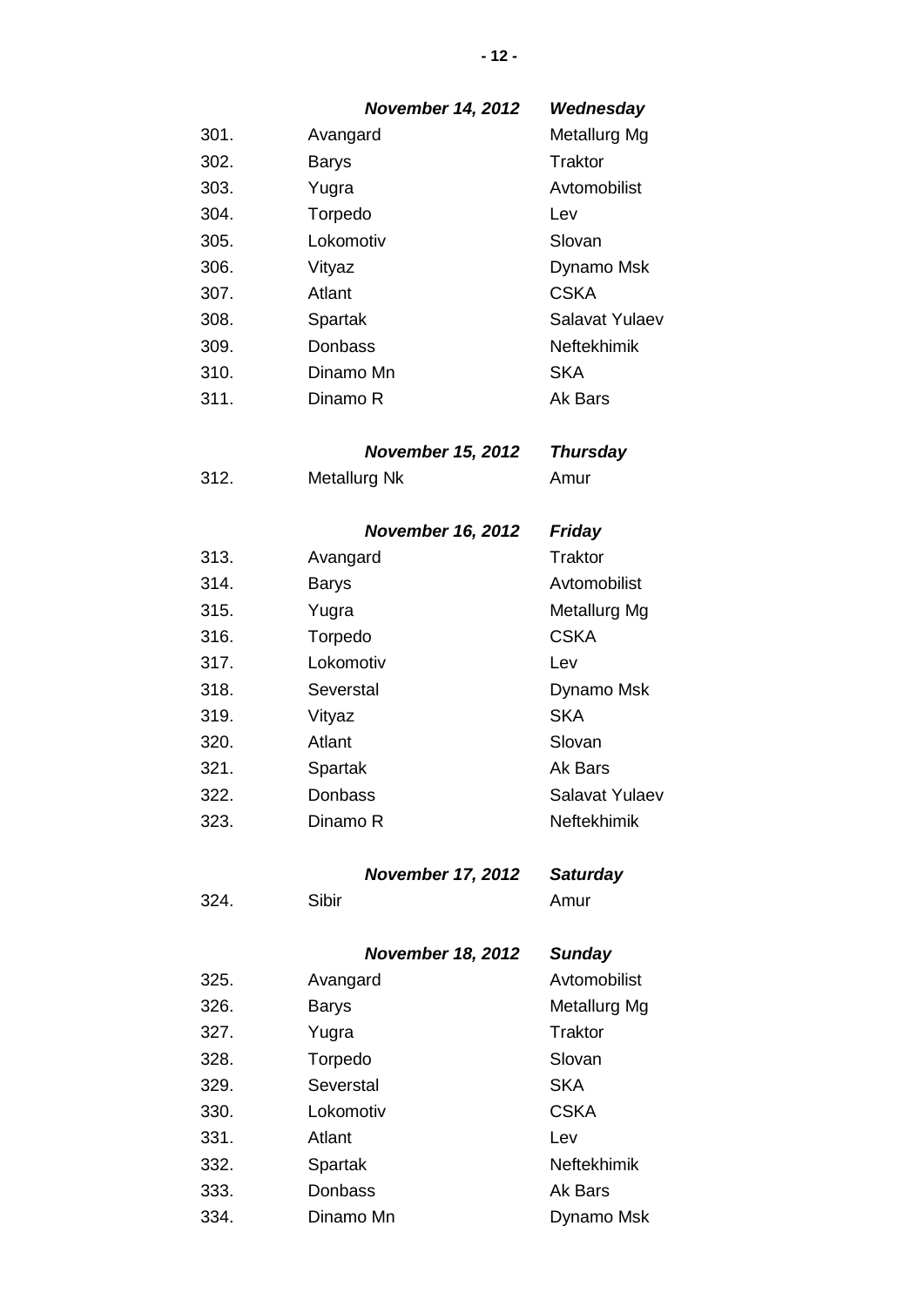|      | <b>November 19, 2012</b> | <b>Monday</b>       |
|------|--------------------------|---------------------|
| 335. | Sibir                    | <b>Metallurg Nk</b> |
|      | <b>November 20, 2012</b> | Tuesday             |
| 336. | Dynamo Msk               | Vityaz              |

## *November 21, 2012 Wednesday*

| 337. | Amur               | <b>Metallurg Nk</b> |
|------|--------------------|---------------------|
| 338. | Avtomobilist       | Yugra               |
| 339. | Traktor            | <b>Barys</b>        |
| 340. | Metallurg Mg       | Avangard            |
| 341. | Salavat Yulaev     | Spartak             |
| 342. | <b>Neftekhimik</b> | Donbass             |
| 343. | Ak Bars            | Dinamo R            |
| 344. | SKA                | Severstal           |
| 345. | <b>CSKA</b>        | Lokomotiv           |
| 346. | Slovan             | Torpedo             |
| 347. | Lev                | Atlant              |
|      |                    |                     |

## *November 22, 2012 Thursday*

| 348. | Amur                     | Sibir           |
|------|--------------------------|-----------------|
|      | <b>November 23, 2012</b> | Friday          |
| 349. | Avtomobilist             | Avangard        |
| 350. | <b>Traktor</b>           | Yugra           |
| 351. | Metallurg Mg             | <b>Barys</b>    |
| 352. | Salavat Yulaev           | Donbass         |
| 353. | Neftekhimik              | Dinamo R        |
| 354. | Ak Bars                  | Spartak         |
| 355. | <b>SKA</b>               | Dinamo Mn       |
| 356. | Dynamo Msk               | Severstal       |
| 357. | <b>CSKA</b>              | Torpedo         |
| 358. | Slovan                   | Atlant          |
| 359. | Lev                      | Lokomotiv       |
|      | <b>November 24, 2012</b> | <b>Saturday</b> |
| 360. | <b>Metallurg Nk</b>      | <b>Sibir</b>    |
|      | <b>November 25, 2012</b> | <b>Sunday</b>   |
| 361. | Avtomobilist             | Barys           |
| 362. | Traktor                  | Avangard        |
| 363. | Metallurg Mg             | Yugra           |
| 364. | Salavat Yulaev           | Dinamo R        |
| 365. | Neftekhimik              | Spartak         |
| 366. | Ak Bars                  | Donbass         |
| 367. | Severstal                | Dinamo Mn       |
| 368. | <b>SKA</b>               | Vityaz          |
| 369. | Slovan                   | Lokomotiv       |

#### **- 13 -**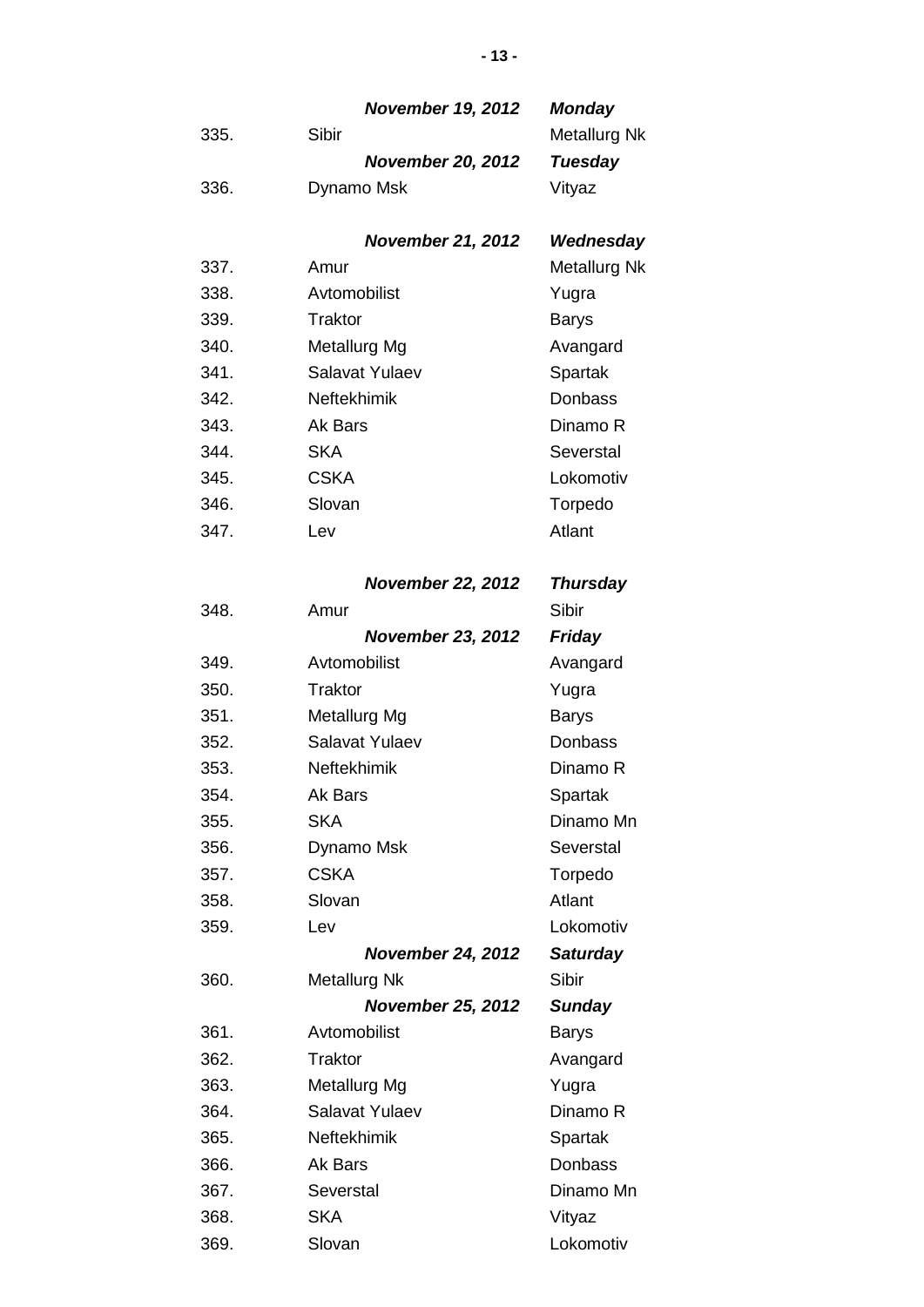|      | <b>November 26, 2012</b> | <b>Monday</b>        |
|------|--------------------------|----------------------|
| 370. | Dynamo Msk               | Atlant               |
|      |                          |                      |
|      | <b>November 27, 2012</b> | <b>Tuesday</b>       |
| 371. | <b>Barys</b>             | Yugra                |
|      |                          |                      |
|      | <b>November 28, 2012</b> | Wednesday            |
| 372. | Amur                     | Slovan               |
| 373. | <b>Metallurg Nk</b>      | <b>CSKA</b>          |
| 374. | Sibir                    | Lev                  |
| 375. | Torpedo                  | <b>Neftekhimik</b>   |
| 376. | Lokomotiv                | Ak Bars              |
| 377. | Severstal                | <b>Traktor</b>       |
| 378. | Vityaz                   | Metallurg Mg         |
| 379. | Atlant                   | Salavat Yulaev       |
| 380. | Donbass                  | <b>SKA</b>           |
| 381. | Dinamo Mn                | Avtomobilist         |
|      |                          |                      |
|      | <b>November 29, 2012</b> | <b>Thursday</b>      |
| 382. | Dinamo R                 | Dynamo Msk           |
|      |                          |                      |
|      | <b>November 30, 2012</b> | <b>Friday</b>        |
| 383. | Amur                     | <b>CSKA</b>          |
| 384. | <b>Metallurg Nk</b>      | Lev                  |
| 385. | Sibir                    | Slovan               |
| 386. | Avangard                 | <b>Barys</b>         |
| 387. | Torpedo                  | Ak Bars              |
| 388. | Lokomotiv                | Salavat Yulaev       |
| 389. | Severstal                | Avtomobilist         |
| 390. | Vityaz                   | <b>Traktor</b>       |
| 391. | Atlant                   | <b>Neftekhimik</b>   |
| 392. | Spartak                  | <b>SKA</b>           |
| 393. | Dinamo Mn                | Metallurg Mg         |
|      |                          |                      |
|      | December 1, 2012         | <b>Saturday</b>      |
| 394. | Donbass                  | Dynamo Msk           |
|      |                          |                      |
|      | <b>December 2, 2012</b>  | <b>Sunday</b><br>Lev |
| 395. | Amur                     | Slovan               |
| 396. | <b>Metallurg Nk</b>      | <b>CSKA</b>          |
| 397. | Sibir                    |                      |
| 398. | Torpedo                  | Salavat Yulaev       |
| 399. | Lokomotiv                | Neftekhimik          |
| 400. | Atlant                   | Ak Bars              |

**- 14 -**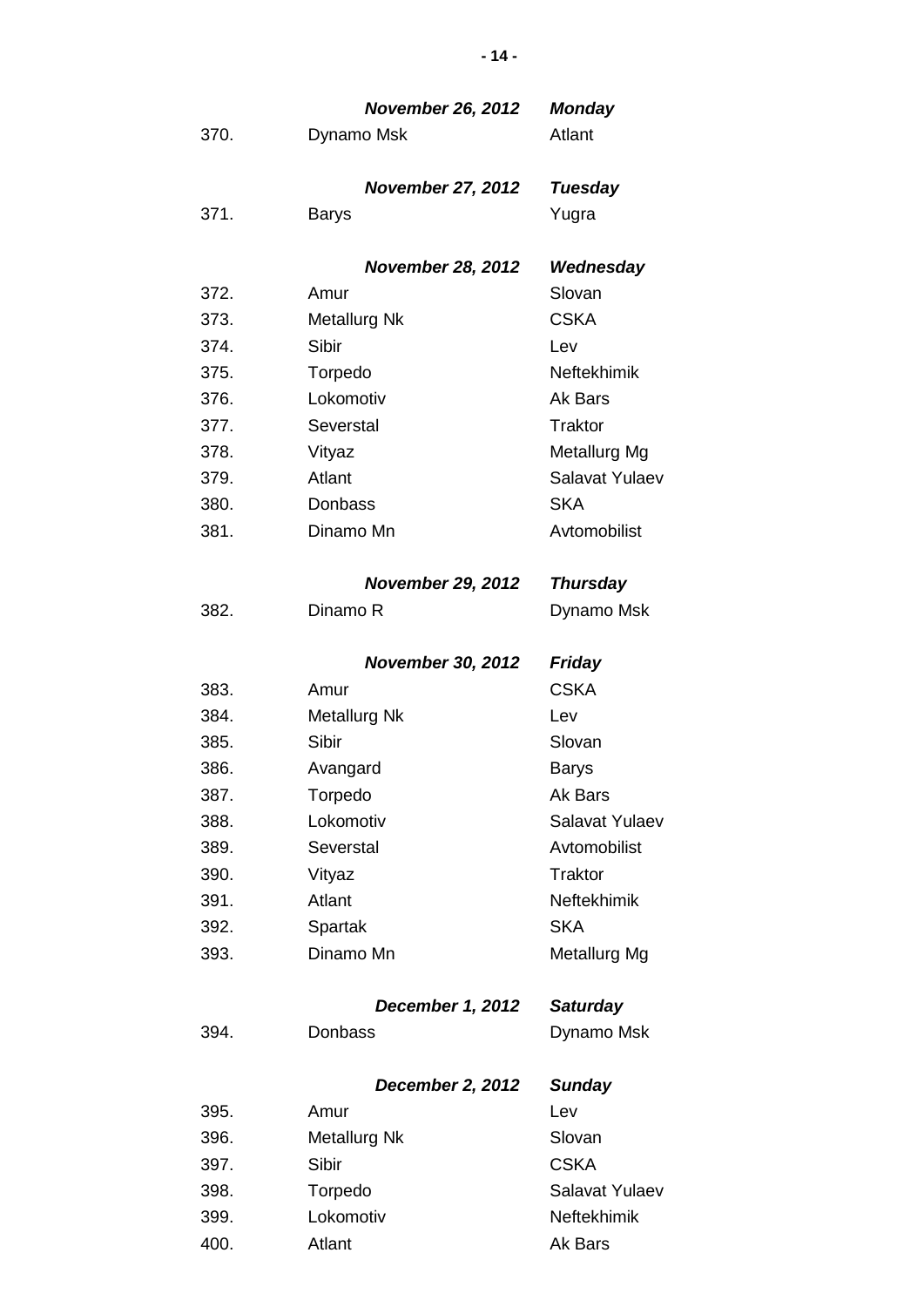## *December 3, 2012 Monday*

| 401. | Avangard     | Severstal |
|------|--------------|-----------|
| 402. | <b>Barys</b> | Vityaz    |
| 403. | Yugra        | Dinamo Mn |
| 404. | Avtomobilist | Donbass   |
| 405. | Traktor      | Dinamo R  |
| 406. | Metallurg Mg | Spartak   |

## *December 4, 2012 Tuesday*

407. CSKA Slovan

## *December 5, 2012 Wednesday*

| 408. | Avangard           | Dinamo Mn    |
|------|--------------------|--------------|
| 409. | <b>Barys</b>       | Severstal    |
| 410. | Yugra              | Vityaz       |
| 411. | Avtomobilist       | Spartak      |
| 412. | Traktor            | Donbass      |
| 413. | Metallurg Mg       | Dinamo R     |
| 414. | Salavat Yulaev     | Amur         |
| 415. | <b>Neftekhimik</b> | Metallurg Nk |
| 416. | Ak Bars            | Sibir        |
| 417. | <b>SKA</b>         | Atlant       |
| 418. | Dynamo Msk         | Lokomotiv    |
| 419. | Lev                | Torpedo      |

## *December 7, 2012 Friday*

| 420. | Avangard           | Vityaz       |
|------|--------------------|--------------|
| 421. | <b>Barys</b>       | Dinamo Mn    |
| 422. | Yugra              | Severstal    |
| 423. | Avtomobilist       | Dinamo R     |
| 424. | Traktor            | Spartak      |
| 425. | Metallurg Mg       | Donbass      |
| 426. | Salavat Yulaev     | Metallurg Nk |
| 427. | <b>Neftekhimik</b> | Sibir        |
| 428. | Ak Bars            | Amur         |
| 429. | <b>SKA</b>         | Torpedo      |
| 430. | <b>CSKA</b>        | Dynamo Msk   |

|      |        | <b>December 8, 2012</b> | <b>Saturday</b> |
|------|--------|-------------------------|-----------------|
| 431. | Slovan |                         | Lev             |
|      |        |                         |                 |

|      | December 9, 2012 | Sunday   |
|------|------------------|----------|
| 432. | Dinamo Mn        | Dinamo R |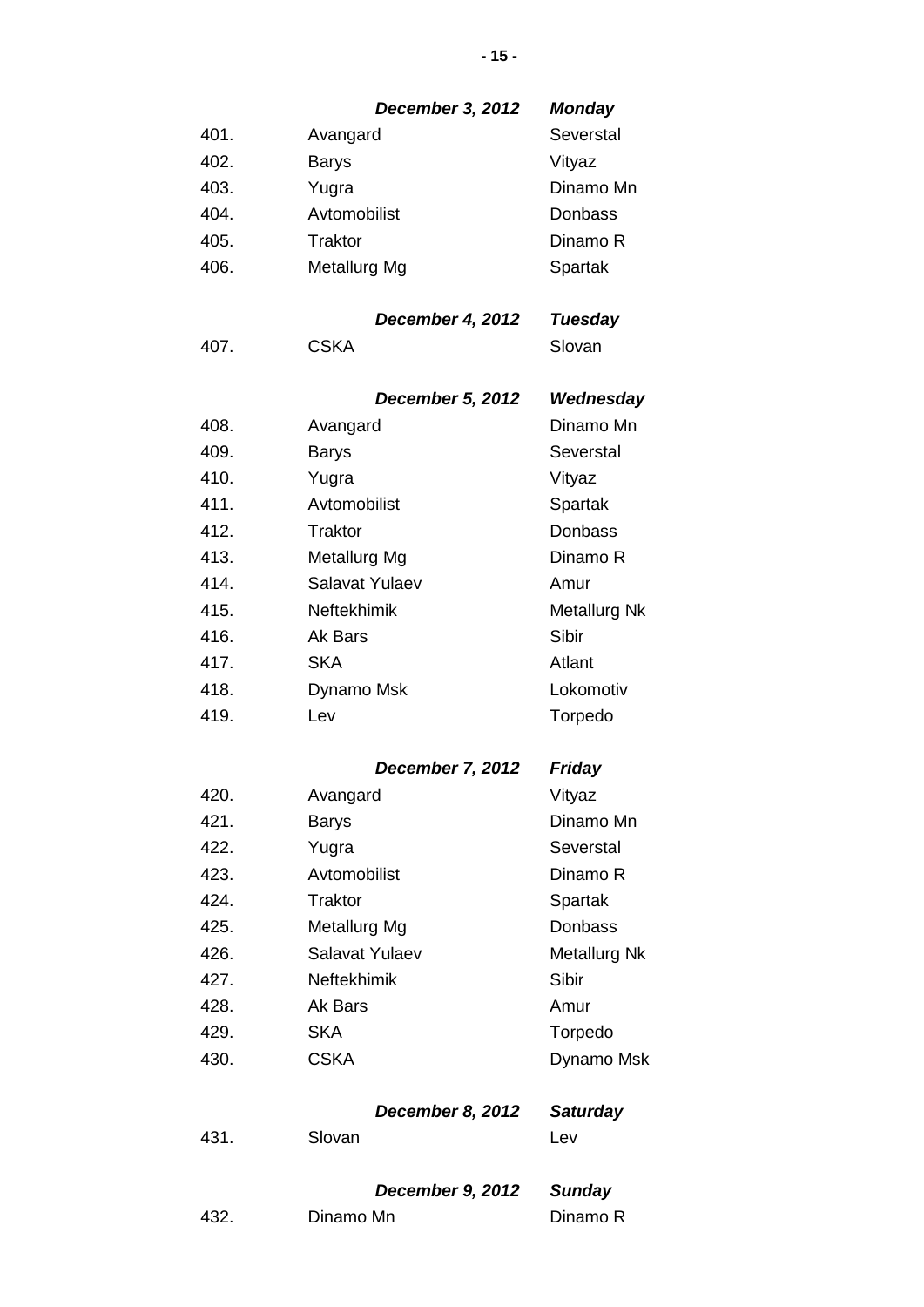## *December 13-16, 2012 Thursday-Sunday* **EURO HOCKEY TOUR CHANNEL ONE CUP (RUSSIAN FEDERATION)**

|      | <b>December 19, 2012</b> | Wednesday       |
|------|--------------------------|-----------------|
| 433. | <b>Metallurg Nk</b>      | <b>SKA</b>      |
| 434. | Sibir                    | Dynamo Msk      |
| 435. | Torpedo                  | Avtomobilist    |
| 436. | Lokomotiv                | Traktor         |
| 437. | Atlant                   | Metallurg Mg    |
| 438. | Spartak                  | Avangard        |
| 439. | Donbass                  | Yugra           |
| 440. | Dinamo Mn                | Neftekhimik     |
| 441. | Dinamo R                 | <b>Barys</b>    |
| 442. | Slovan                   | Salavat Yulaev  |
|      | <b>December 20, 2012</b> | <b>Thursday</b> |
| 443. | Vityaz                   | Severstal       |
| 444. | <b>CSKA</b>              | Ak Bars         |
|      | <b>December 21, 2012</b> | <b>Friday</b>   |
| 445. | Amur                     | <b>SKA</b>      |
| 446. | <b>Metallurg Nk</b>      | Dynamo Msk      |
| 447. | Torpedo                  | Metallurg Mg    |
| 448. | Lokomotiv                | Avtomobilist    |
| 449. | Atlant                   | <b>Traktor</b>  |
| 450. | Spartak                  | Yugra           |
| 451. | Donbass                  | <b>Barys</b>    |
| 452. | Dinamo R                 | Avangard        |
| 453. | Slovan                   | Neftekhimik     |
| 454. | Lev                      | Salavat Yulaev  |
|      | <b>December 22, 2012</b> | <b>Saturday</b> |
| 455. | Dinamo Mn                | Severstal       |
| 456. | Slovan                   | Ak Bars         |
|      |                          |                 |
|      | <b>December 23, 2012</b> | <b>Sunday</b>   |
| 457. | Amur                     | Dynamo Msk      |
| 458. | Sibir                    | <b>SKA</b>      |
| 459. | Torpedo                  | <b>Traktor</b>  |
|      |                          |                 |

466. Lev Lev Neftekhimik

460. Lokomotiv Metallurg Mg 461. Atlant Avtomobilist 462. Spartak Barys 463. CSKA Salavat Yulaev 464. Donbass Avangard 465. Dinamo R Yugra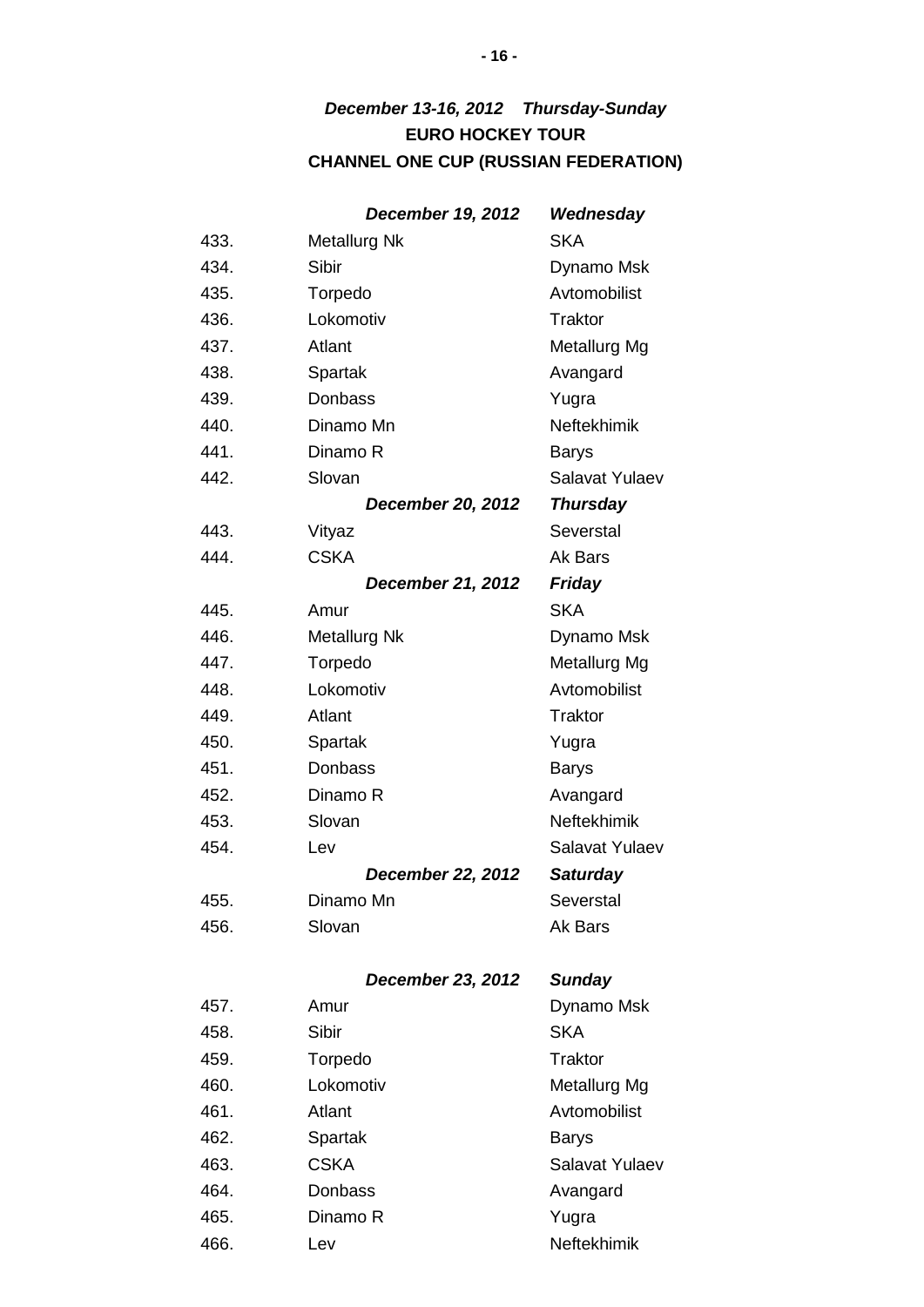|      | <b>December 24, 2012</b> | <b>Monday</b>       |
|------|--------------------------|---------------------|
| 467. | Lev                      | Ak Bars             |
|      | <b>December 25, 2012</b> | <b>Tuesday</b>      |
| 468. | Donbass                  | Vityaz              |
|      | <b>December 26, 2012</b> | Wednesday           |
| 469. | Avangard                 | Lokomotiv           |
| 470. | <b>Barys</b>             | Atlant              |
| 471. | Yugra                    | Torpedo             |
| 472. | Avtomobilist             | Amur                |
| 473. | Traktor                  | <b>Metallurg Nk</b> |
| 474. | Metallurg Mg             | Sibir               |
| 475. | <b>SKA</b>               | <b>CSKA</b>         |
| 476. | Dynamo Msk               | Slovan              |
|      | <b>December 27, 2012</b> | <b>Thursday</b>     |
| 477. | Ak Bars                  | <b>Neftekhimik</b>  |
| 478. | Severstal                | Dinamo R            |
| 479. | Vityaz                   | Spartak             |
| 480. | Dinamo Mn                | Donbass             |
|      | <b>December 28, 2012</b> | <b>Friday</b>       |
| 481. | Avangard                 | Torpedo             |
| 482. | <b>Barys</b>             | Lokomotiv           |
| 483. | Yugra                    | Atlant              |
| 484. | Avtomobilist             | Sibir               |
| 485. | <b>Traktor</b>           | Amur                |
| 486. | Metallurg Mg             | <b>Metallurg Nk</b> |
| 487. | <b>SKA</b>               | Slovan              |
| 488. | Dynamo Msk               | Lev                 |
|      | <b>December 29, 2012</b> | <b>Saturday</b>     |
| 489. | Neftekhimik              | Ak Bars             |
| 490. | Severstal                | <b>Donbass</b>      |
| 491. | Vityaz                   | Dinamo R            |
| 492. | Dinamo Mn                | Spartak             |
|      | December 30, 2012        | <b>Sunday</b>       |
| 493. | Avangard                 | Atlant              |
| 494. | <b>Barys</b>             | Torpedo             |
| 495. | Yugra                    | Lokomotiv           |
| 496. | Avtomobilist             | <b>Metallurg Nk</b> |
| 497. | Traktor                  | Sibir               |
| 498. | Metallurg Mg             | Amur                |
| 499. | <b>SKA</b>               | Lev                 |

500. Dynamo Msk CSKA

**- 17 -**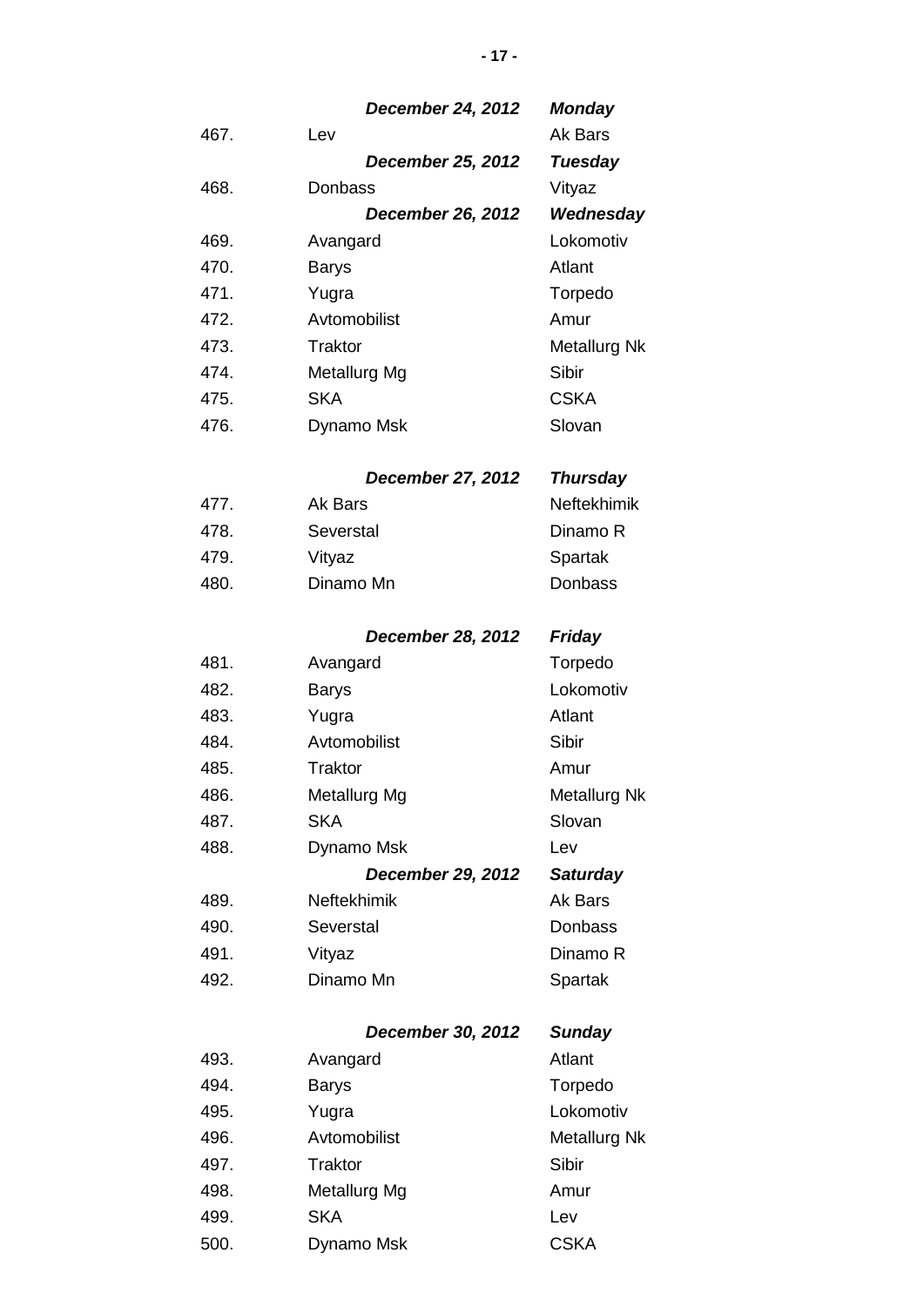## *January 3, 2013 Thursday*

| 501. | Vityaz    | Salavat Yulaev |
|------|-----------|----------------|
| 502. | Severstal | Spartak        |
| 503. | Dinamo Mn | Dinamo R       |

### *January 4, 2013 Friday*

| Metallurg Mg | <b>Traktor</b>     |
|--------------|--------------------|
| <b>SKA</b>   | Lokomotiv          |
| Dynamo Msk   | Torpedo            |
| <b>CSKA</b>  | <b>Neftekhimik</b> |
| Slovan       | Avtomobilist       |
|              |                    |

## *January 5, 2013 Saturday*

| 509. | Amur         | <b>Barys</b>   |
|------|--------------|----------------|
| 510. | Metallurg Nk | Yugra          |
| 511. | Sibir        | Avangard       |
| 512. | Ak Bars      | Salavat Yulaev |

## *January 6, 2013 Sunday*

| 513. | <b>Neftekhimik</b> | <b>SKA</b>   |
|------|--------------------|--------------|
| 514. | Torpedo            | Severstal    |
| 515. | Lokomotiv          | Vityaz       |
| 516. | Atlant             | Dinamo Mn    |
| 517. | <b>CSKA</b>        | Traktor      |
| 518. | Dinamo R           | Donbass      |
| 519. | Slovan             | Metallurg Mg |
| 520. | Lev                | Avtomobilist |
|      |                    |              |

## *January 7, 2013 Monday*

| 521. | Amur         | Avangard |
|------|--------------|----------|
| 522. | Metallurg Nk | Barys    |
| 523. | Sibir        | Yugra    |

## *January 8, 2013 Tuesday*

| 524. | Salavat Yulaev | Dynamo Msk     |
|------|----------------|----------------|
| 525. | Ak Bars        | <b>SKA</b>     |
| 526. | Torpedo        | Vityaz         |
| 527. | Lokomotiv      | Dinamo Mn      |
| 528. | Atlant         | Severstal      |
| 529. | Spartak        | Donbass        |
| 530. | <b>CSKA</b>    | Avtomobilist   |
| 531. | Slovan         | <b>Traktor</b> |
| 532. | Lev            | Metallurg Mg   |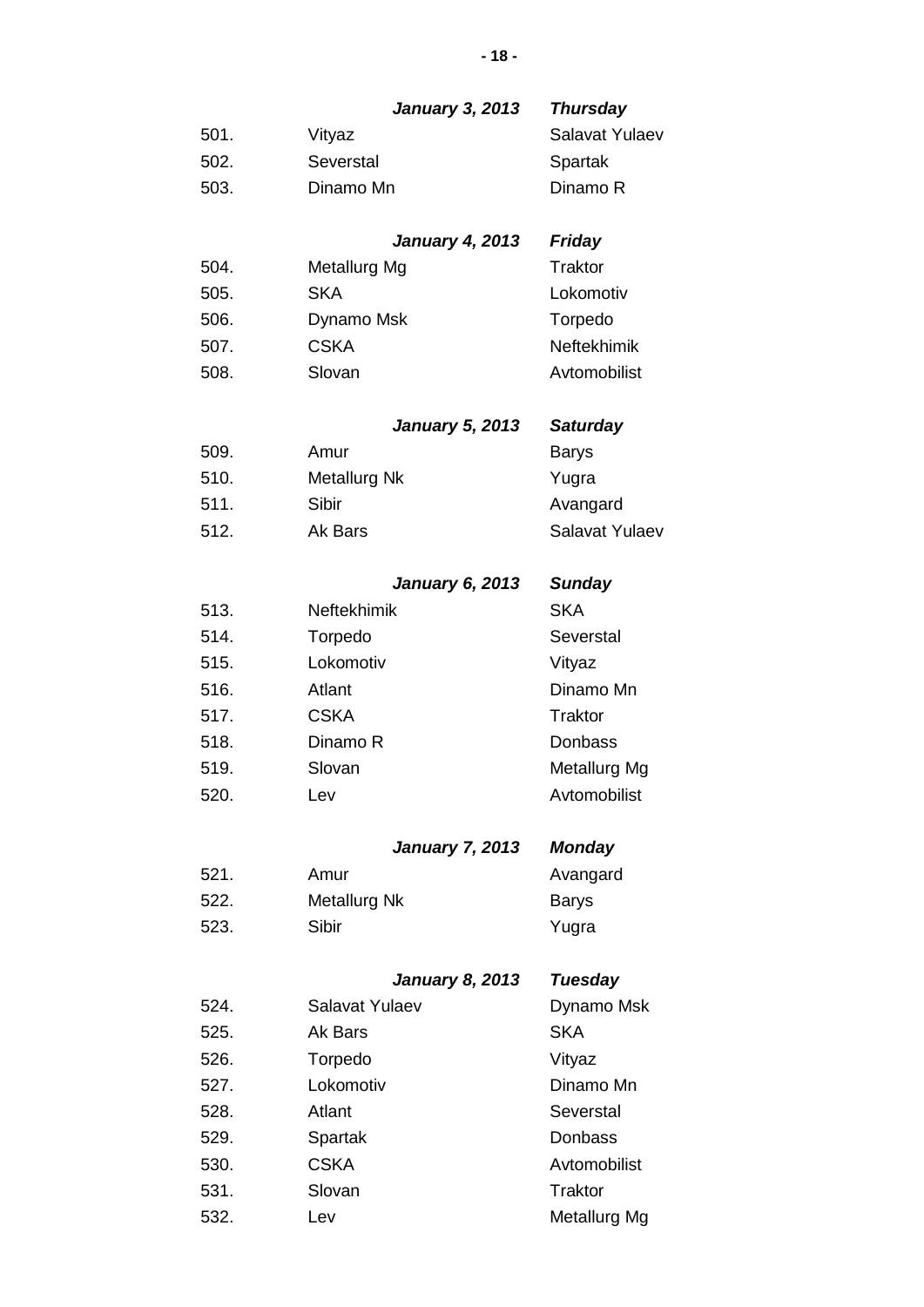## *January 9, 2013 Wednesday*

| 533. | Amur         | Yugra    |
|------|--------------|----------|
| 534. | Metallurg Nk | Avangard |
| 535. | Sibir        | Barys    |

## *January 10, 2013 Thursday*

| 536. | Salavat Yulaev | <b>SKA</b>     |
|------|----------------|----------------|
| 537. | Neftekhimik    | Dynamo Msk     |
| 538. | Torpedo        | Dinamo Mn      |
| 539. | Lokomotiv      | Severstal      |
| 540. | Atlant         | Vityaz         |
| 541. | Spartak        | Dinamo R       |
| 542. | <b>CSKA</b>    | Metallurg Mg   |
| 543. | Lev            | <b>Traktor</b> |

## *January 12-13, 2013 Saturday-Sunday* **KHL ALL STAR GAME 2013**

|      | <b>January 15, 2013</b> | <b>Tuesday</b> |
|------|-------------------------|----------------|
| 544. | Yugra                   | Barys          |
| 545. | Neftekhimik             | Amur           |
| 546. | Severstal               | Lokomotiv      |
| 547. | Lev                     | Slovan         |
|      | <b>January 16, 2013</b> | Wednesday      |
| 548. | Avangard                | <b>CSKA</b>    |
|      |                         |                |
| 549. | Spartak                 | Dynamo Msk     |
| 550. | Donbass                 | Torpedo        |
| 551. | Dinamo R                | SKA            |

### *January 17, 2013 Thursday*

| 552. | Avtomobilist            | <b>Neftekhimik</b> |
|------|-------------------------|--------------------|
| 553. | Traktor                 | Ak Bars            |
| 554. | Metallurg Mg            | Salavat Yulaev     |
| 555. | Severstal               | Metallurg Nk       |
| 556. | Vityaz                  | Amur               |
| 557. | Dinamo Mn               | Sibir              |
|      | <b>January 18, 2013</b> | <b>Friday</b>      |
| 558. | Avangard                | Lev                |
| 559. | <b>Barys</b>            | <b>CSKA</b>        |
| 560. | Yugra                   | Slovan             |
| 561. | Spartak                 | Lokomotiv          |
| 562. | <b>Donbass</b>          | Atlant             |
| 563. | Dinamo R                | Torpedo            |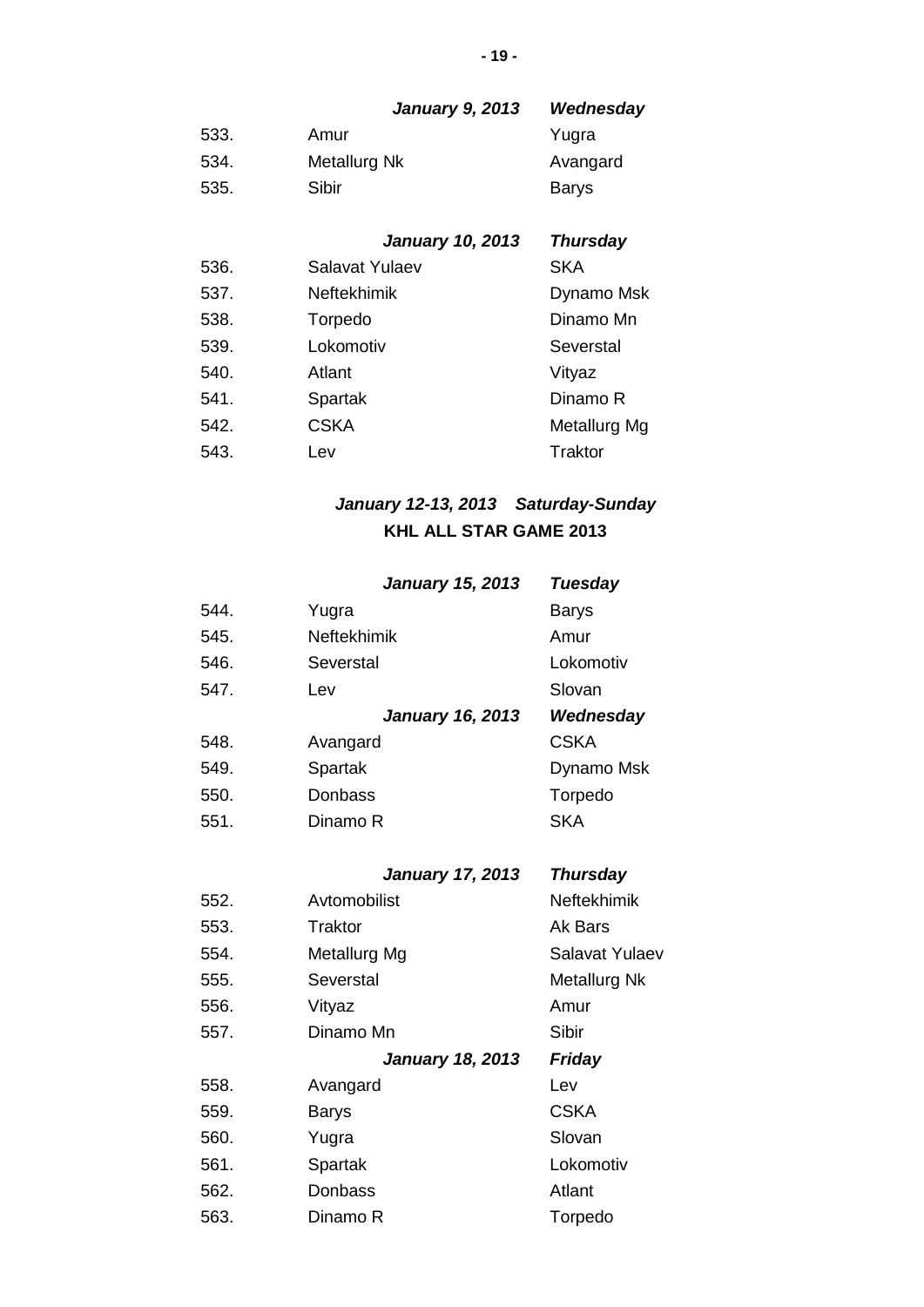|      | <b>January 19, 2013</b> | <b>Saturday</b>     |
|------|-------------------------|---------------------|
| 564. | Avtomobilist            | Ak Bars             |
| 565. | Traktor                 | Salavat Yulaev      |
| 566. | Metallurg Mg            | <b>Neftekhimik</b>  |
| 567. | Severstal               | Sibir               |
| 568. | Vityaz                  | Metallurg Nk        |
| 569. | Dinamo Mn               | Amur                |
|      | <b>Separated Game</b>   |                     |
| 570. | <b>SKA</b>              | Dynamo Msk          |
|      | <b>January 20, 2013</b> | <b>Sunday</b>       |
| 571. | Avangard                | Slovan              |
| 572. | <b>Barys</b>            | Lev                 |
| 573. | Yugra                   | <b>CSKA</b>         |
| 574. | Spartak                 | Torpedo             |
| 575. | Donbass                 | Lokomotiv           |
| 576. | Dinamo R                | Atlant              |
|      | <b>Separated Game</b>   |                     |
| 577. | Dynamo Msk              | <b>SKA</b>          |
|      | <b>January 21, 2013</b> | <b>Monday</b>       |
| 578. | Avtomobilist            | Salavat Yulaev      |
| 579. | Traktor                 | <b>Neftekhimik</b>  |
| 580. | Metallurg Mg            | Ak Bars             |
| 581. | Severstal               | Amur                |
| 582. | Vityaz                  | Sibir               |
| 583. | Dinamo Mn               | <b>Metallurg Nk</b> |
|      | <b>January 22, 2013</b> | <b>Tuesday</b>      |
| 584. | <b>Barys</b>            | Slovan              |
| 585. | Yugra                   | Lev                 |
| 586. | Atlant                  | Spartak             |
| 587. | Dinamo R                | Lokomotiv           |
|      | <b>January 23, 2013</b> | Wednesday           |
| 588. | Traktor                 | Metallurg Mg        |
| 589. | Salavat Yulaev          | Sibir               |
| 590. | Ak Bars                 | Metallurg Nk        |
|      | <b>January 24, 2013</b> | <b>Thursday</b>     |
| 591. | Vityaz                  | Donbass             |
| 592. | <b>CSKA</b>             | Dinamo Mn           |
|      | <b>January 25, 2013</b> | <b>Friday</b>       |

| 593. | Torpedo | Atlant |
|------|---------|--------|
|      |         |        |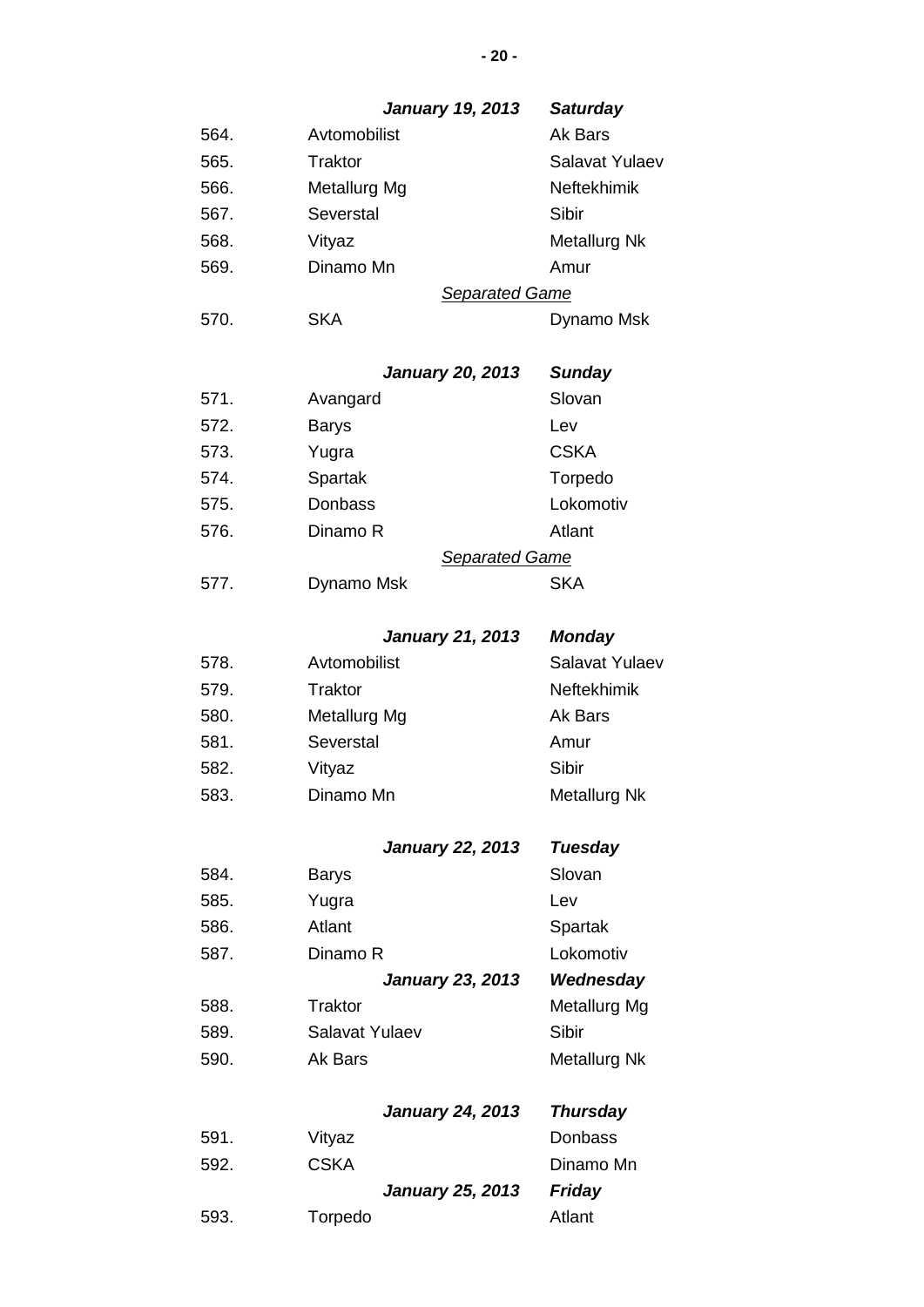## *January 26, 2013 Saturday*

| 594. | Amur               | Dinamo R     |
|------|--------------------|--------------|
| 595. | Metallurg Nk       | Donbass      |
| 596. | Sibir              | Spartak      |
| 597. | Salavat Yulaev     | <b>Barys</b> |
| 598. | <b>Neftekhimik</b> | Yugra        |
| 599. | Ak Bars            | Avangard     |
| 600. | SKA                | Avtomobilist |
| 601. | Dynamo Msk         | Traktor      |
| 602. | CSKA               | Vityaz       |
| 603. | Slovan             | Severstal    |
| 604. | Lev                | Dinamo Mn    |

*January 27, 2013 Sunday*

605. CSKA Atlant

*January 28, 2013 Monday*

| 606. | Amur               | Spartak      |
|------|--------------------|--------------|
| 607. | Metallurg Nk       | Dinamo R     |
| 608. | Sibir              | Donbass      |
| 609. | Salavat Yulaev     | Yugra        |
| 610. | <b>Neftekhimik</b> | Avangard     |
| 611. | Ak Bars            | Barys        |
| 612. | Lokomotiv          | Torpedo      |
| 613. | Vityaz             | Avtomobilist |
| 614. | <b>SKA</b>         | Traktor      |
| 615. | Dynamo Msk         | Metallurg Mg |
| 616. | Slovan             | Dinamo Mn    |
| 617. | Lev                | Severstal    |
|      |                    |              |

## *January 30, 2013 Wednesday*

| 618. | Amur           | Donbass      |
|------|----------------|--------------|
| 619. | Metallurg Nk   | Spartak      |
| 620. | Sibir          | Dinamo R     |
| 621. | Salavat Yulaev | Avangard     |
| 622. | Neftekhimik    | <b>Barys</b> |
| 623. | Ak Bars        | Yugra        |
| 624. | Atlant         | Torpedo      |
| 625. | <b>SKA</b>     | Metallurg Mg |
| 626. | Dynamo Msk     | Avtomobilist |
| 627. | <b>CSKA</b>    | Severstal    |
| 628. | Dinamo Mn      | Traktor      |
| 629. | Lev            | Vityaz       |

#### **- 21 -**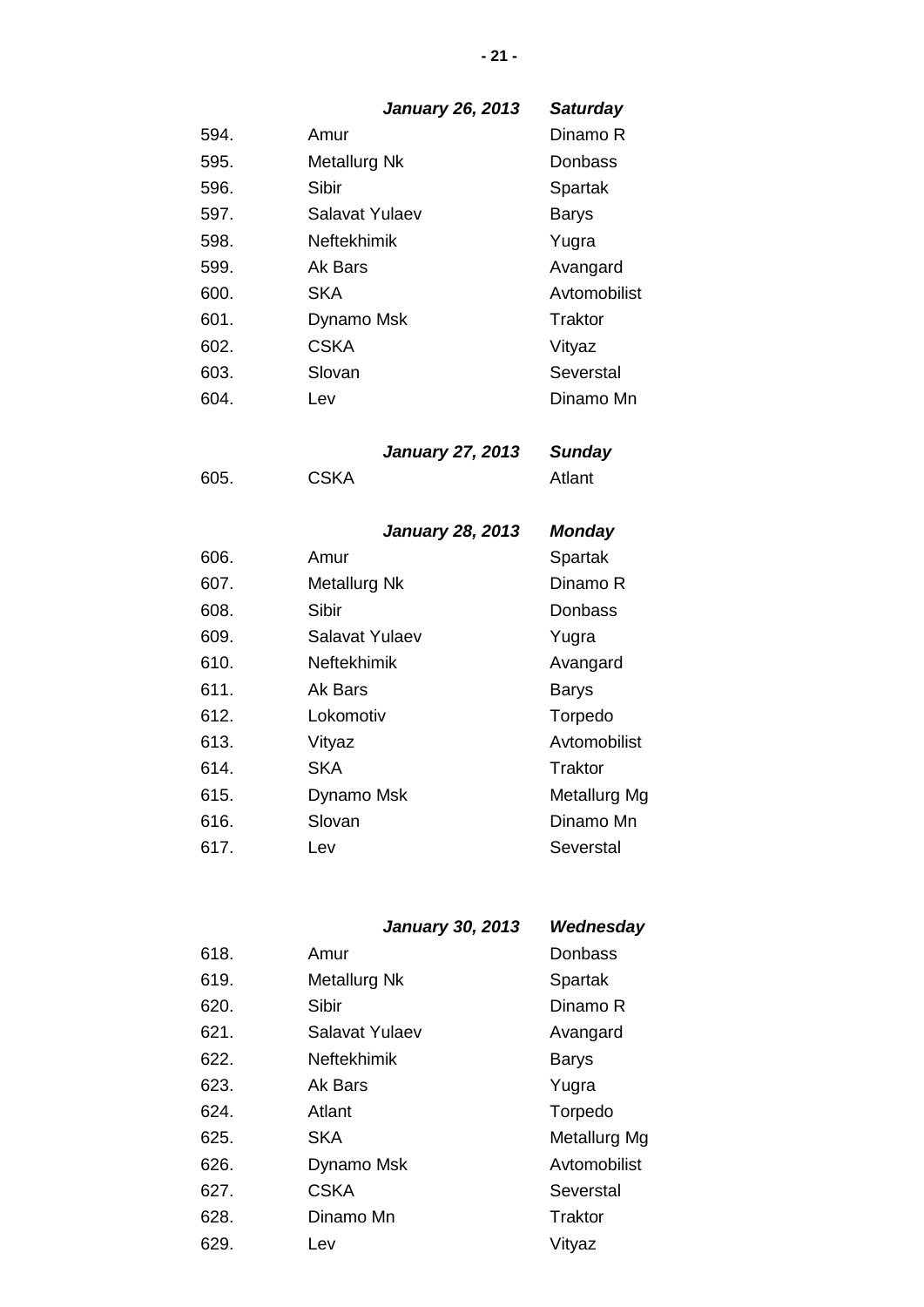## *February 1, 2013 Friday*

| 630. | Metallurg Nk            | Sibir         |
|------|-------------------------|---------------|
| 631. | Barys                   | Avangard      |
| 632. | Salavat Yulaev          | Ak Bars       |
| 633. | <b>Neftekhimik</b>      | Torpedo       |
| 634. | Severstal               | Metallurg Mg  |
| 635. | Atlant                  | Lokomotiv     |
| 636. | <b>SKA</b>              | Dynamo Msk    |
| 637. | <b>CSKA</b>             | Spartak       |
| 638. | Slovan                  | Vityaz        |
|      | <b>February 3, 2013</b> | <b>Sunday</b> |
| 639. | Slovan                  | Lev           |
|      |                         |               |

## *February 7-10, 2013 Thursday-Sunday* **EURO HOCKEY TOUR ODDSET HOCKEY GAMES (SWEDEN)**

## *February 13, 2013 Wednesday*

| 640. | <b>Barys</b>       | Dynamo Msk     |
|------|--------------------|----------------|
| 641. | Yugra              | <b>SKA</b>     |
| 642. | Traktor            | Avtomobilist   |
| 643. | <b>Neftekhimik</b> | Salavat Yulaev |
| 644. | Torpedo            | Metallurg Nk   |
| 645. | Lokomotiv          | Amur           |
| 646. | Severstal          | Ak Bars        |
| 647. | Vityaz             | Dinamo Mn      |
| 648. | Atlant             | Sibir          |
| 649. | Spartak            | Slovan         |
| 650. | Donbass            | <b>CSKA</b>    |
| 651. | Dinamo R           | Lev            |
|      |                    |                |

## *February 15, 2013 Friday*

| 652. | Avangard     | <b>SKA</b>         |
|------|--------------|--------------------|
| 653. | Yugra        | Dynamo Msk         |
| 654. | Metallurg Mg | Avtomobilist       |
| 655. | Torpedo      | Sibir              |
| 656. | Lokomotiv    | Metallurg Nk       |
| 657. | Severstal    | Salavat Yulaev     |
| 658. | Vityaz       | <b>Neftekhimik</b> |
| 659. | Atlant       | Amur               |
| 660. | Spartak      | Lev                |
| 661. | Donbass      | Slovan             |
| 662. | Dinamo Mn    | Ak Bars            |
| 663. | Dinamo R     | CSKA               |
|      |              |                    |